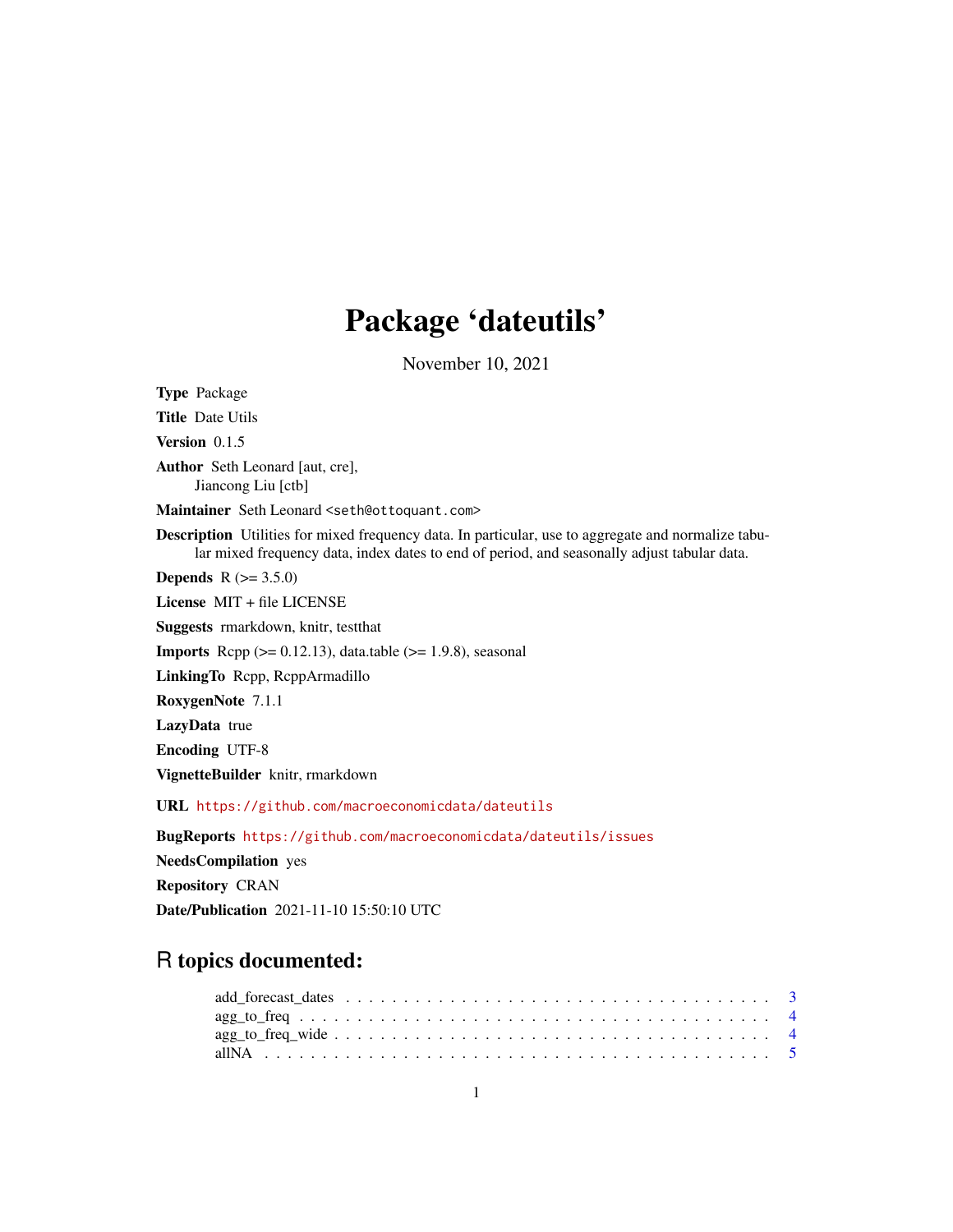|                                                                                                                   | 6              |
|-------------------------------------------------------------------------------------------------------------------|----------------|
|                                                                                                                   | 6              |
|                                                                                                                   | $\overline{7}$ |
|                                                                                                                   | $\overline{7}$ |
|                                                                                                                   | 8              |
|                                                                                                                   | 8              |
|                                                                                                                   | 9              |
|                                                                                                                   | 9              |
|                                                                                                                   | 10             |
|                                                                                                                   | 10             |
|                                                                                                                   | 11             |
|                                                                                                                   | 11             |
|                                                                                                                   | 12             |
|                                                                                                                   | 12             |
|                                                                                                                   | 13             |
|                                                                                                                   | 13             |
|                                                                                                                   | 14             |
|                                                                                                                   | 14             |
|                                                                                                                   | 15             |
|                                                                                                                   | 15             |
|                                                                                                                   | 16             |
|                                                                                                                   | 16             |
|                                                                                                                   | 17             |
|                                                                                                                   | 17             |
| $last_in_quarter \dots \dots \dots \dots \dots \dots \dots \dots \dots \dots \dots \dots \dots \dots \dots \dots$ | 18             |
|                                                                                                                   | 18             |
|                                                                                                                   | 19             |
|                                                                                                                   | 19             |
|                                                                                                                   | 20             |
|                                                                                                                   | 21             |
|                                                                                                                   | 21             |
|                                                                                                                   | 22             |
|                                                                                                                   | 22             |
| $month\_days \ldots \ldots \ldots \ldots \ldots \ldots \ldots \ldots \ldots \ldots \ldots \ldots \ldots$          | 23             |
|                                                                                                                   | 24             |
|                                                                                                                   | 24             |
|                                                                                                                   | 25             |
|                                                                                                                   |                |
|                                                                                                                   | 25<br>26       |
|                                                                                                                   | 27             |
|                                                                                                                   | 29             |
| rollmax                                                                                                           | 30             |
|                                                                                                                   |                |
|                                                                                                                   | 31             |
|                                                                                                                   | 31             |
| row to list                                                                                                       | 32             |
|                                                                                                                   | 32             |
| sd na                                                                                                             | 33             |
|                                                                                                                   | 33             |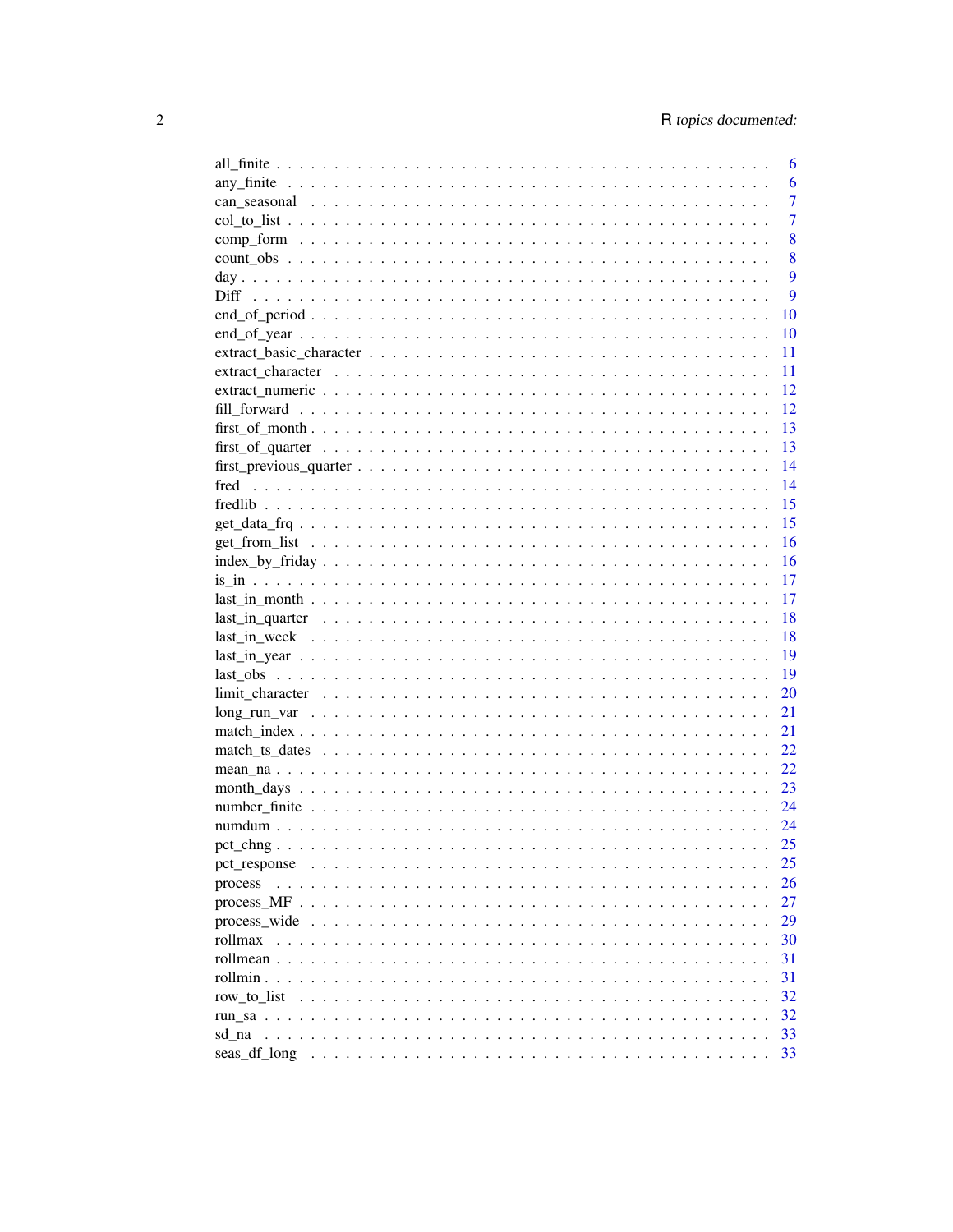<span id="page-2-0"></span>

| Index |  |
|-------|--|

add\_forecast\_dates *Add NA values to the tail of a wide data.table*

# Description

Add NA values to the tail of a wide data.table to be filled by forecasting routines

### Usage

```
add_forecast_dates(
  dt,
 horizon = 1,
 frq = c("month", "week", "quarter", "year"),
 date_name = "ref_date"
)
```
# Arguments

| dt        | data.table in wide format                                                 |
|-----------|---------------------------------------------------------------------------|
| horizon   | number of periods to add at specified 'frq'                               |
| fra       | frequency for aggregation, one of "month", "week"', "quarter"', or "year" |
| date_name | name of date column                                                       |

#### Value

NA-filled data.table in wide format

```
add_forecast_dates(fred[series_name == "gdp constant prices"],frq="quarter")
```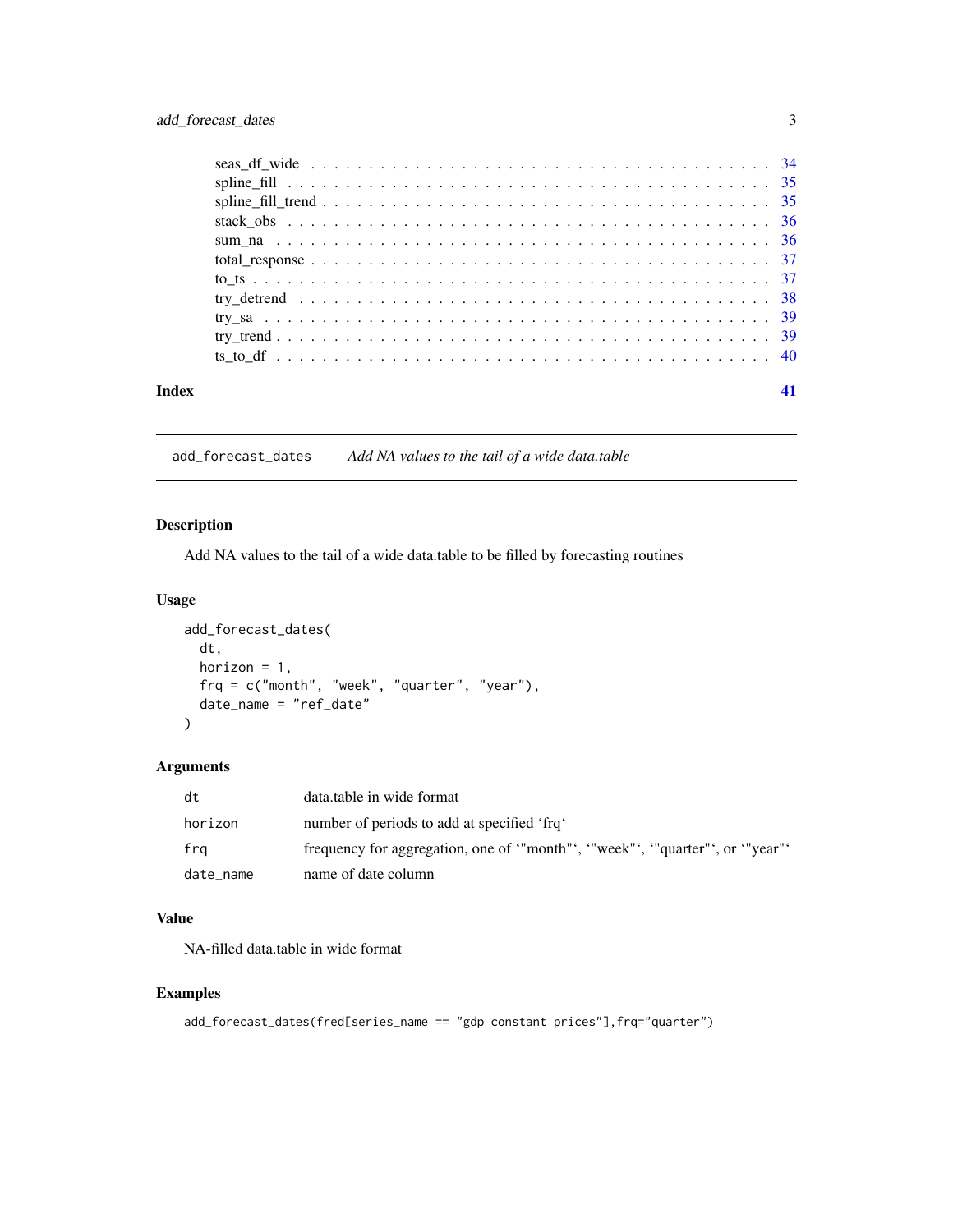<span id="page-3-0"></span>

Aggregate a data.table in long format to a specified frequency

# Usage

```
agg_to_freq(
 dt_long,
  frq = c("month", "week", "quarter", "year"),
 date_name = "ref_date",
  id_name = "series_name",
  value_name = "value"
)
```
# Arguments

| dt_long    | data.table in long format                                                 |
|------------|---------------------------------------------------------------------------|
| fra        | frequency for aggregation, one of "month", "week"', "quarter"', or "year" |
| date_name  | name of date column                                                       |
| id_name    | name of id column                                                         |
| value_name | name of value column                                                      |

# Value

Aggregated data at specified frequency in long format

# Examples

```
out <- agg_to_freq(fred[series_name == "gdp constant prices"], frq = "year")
```
agg\_to\_freq\_wide *Aggregate data.table and return wide format*

#### Description

Aggregate a data.table to a specified frequency and return wide format data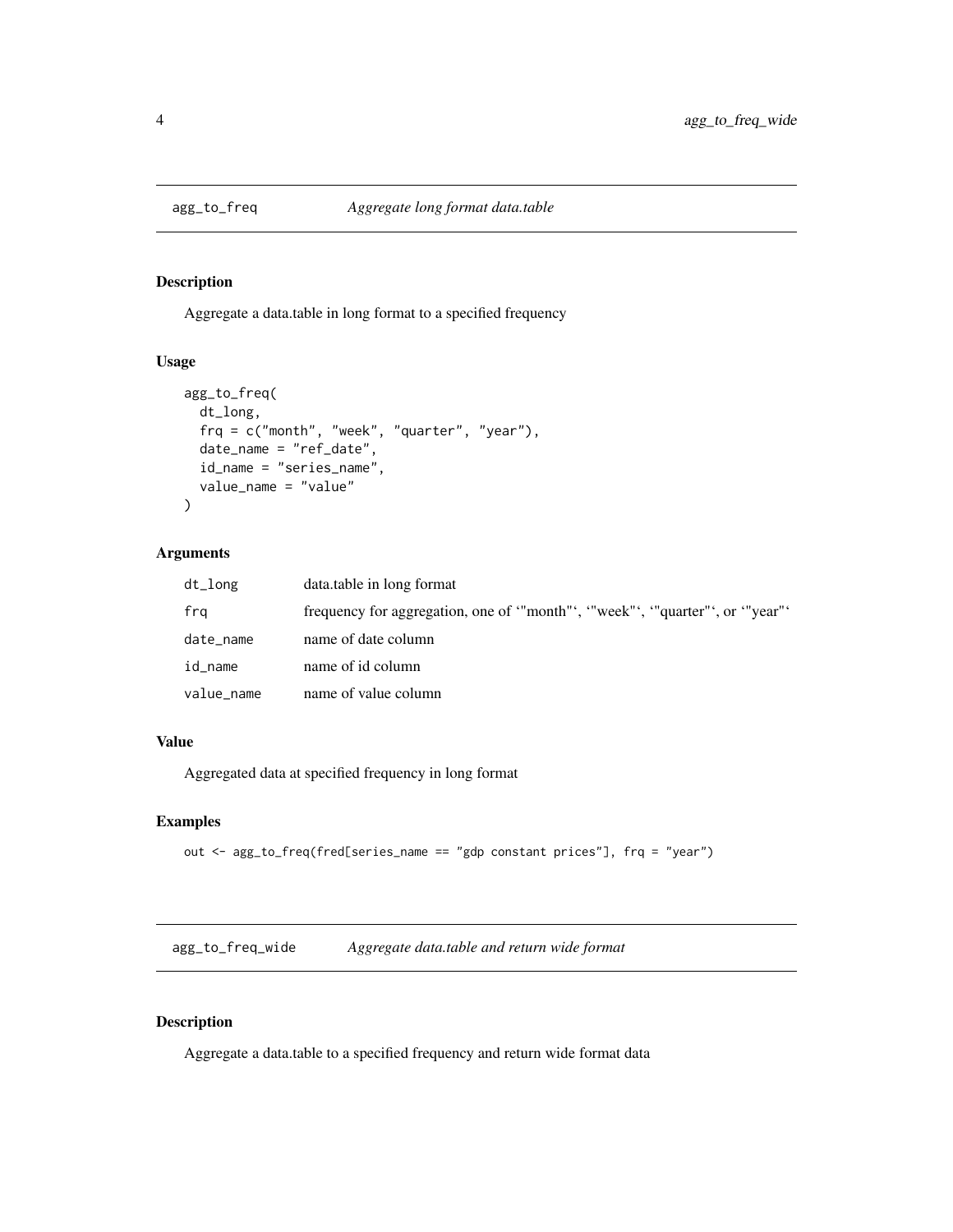#### <span id="page-4-0"></span> $allNA$  5

# Usage

```
agg_to_freq_wide(
  dt,
  date_name = "ref_date",
  frq = c("month", "week", "quarter", "year"),
  id_name = "series_name",
 value_name = "value",
 dt_is_wide = FALSE
\mathcal{L}
```
#### Arguments

| dt         | data.table in long format                                               |
|------------|-------------------------------------------------------------------------|
| date_name  | name of date column                                                     |
| frq        | frequency for aggregation, one of "month", "week", "quarter", or "year" |
| id_name    | name of id column                                                       |
| value_name | name of value column                                                    |
| dt_is_wide | T/F, is input data 'dt' in wide format                                  |

# Value

Aggregated data at specificed frequency in wide format

#### Examples

out <- agg\_to\_freq\_wide(fred,frq="quarter")

allNA *Are all elements 'NA'?*

#### Description

Return a logical indicating if all elements are 'NA'

#### Usage

allNA(x)

# Arguments

x data vector

# Value

A logical variable indicating all elements are 'NA'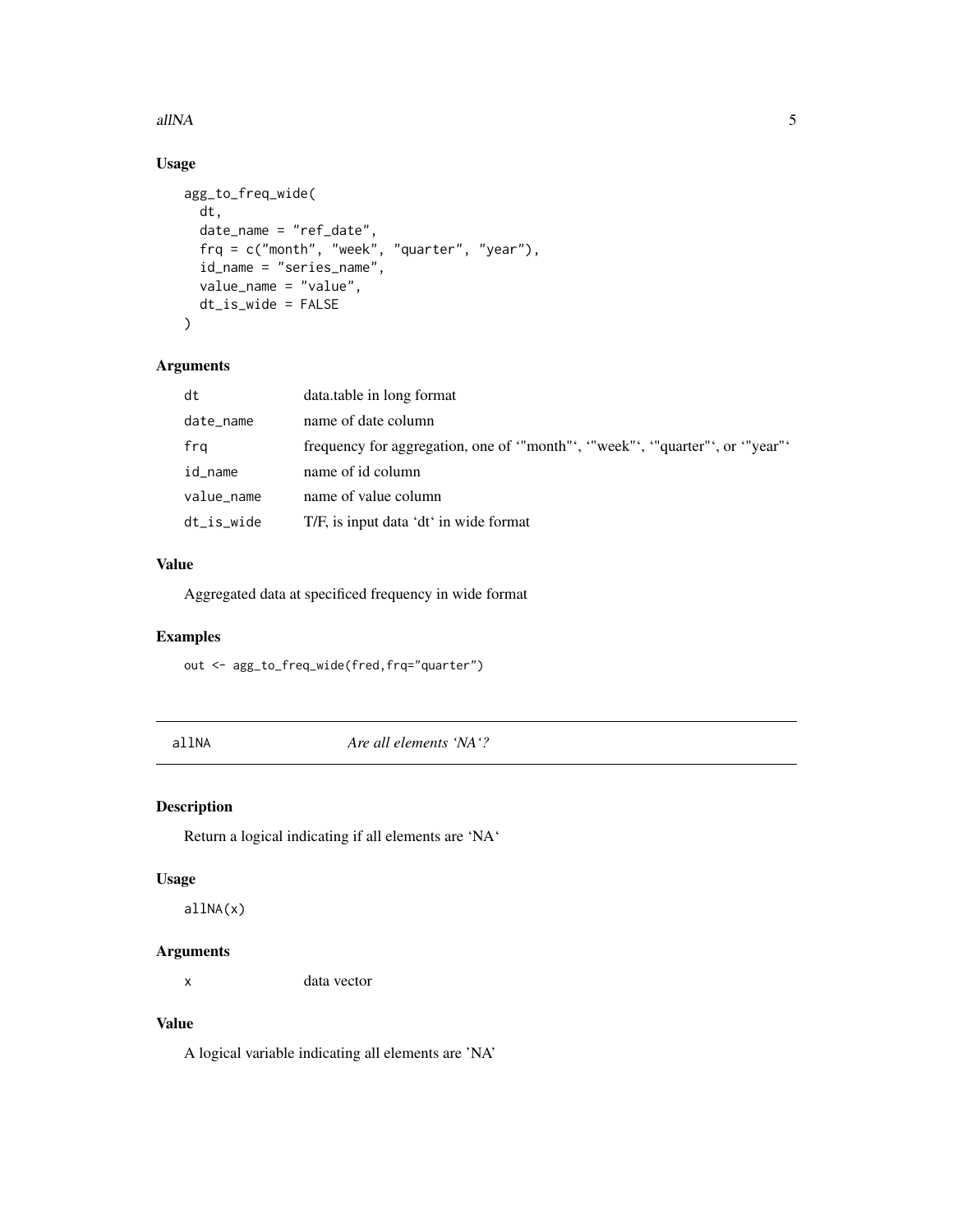# Examples

```
allNA(c(NA, NA, 1, NA)) ## FALSE
```
all\_finite *Rows with only finite values*

# Description

Return indexes of rows with only finite values

#### Usage

all\_finite(Y)

# Arguments

Y matrix like data object

# Value

Indexes of rows with with only finite values

# Examples

```
X \leftarrow matrix(1, 10, 2)X[3,1] < -NAall_finite(X)
```
any\_finite *Rows with finite values*

# Description

Return indexes of rows with at least one finite value

#### Usage

any\_finite(Y)

# Arguments

Y matrix like data object

## Value

Indexes of rows with at least one finite value

<span id="page-5-0"></span>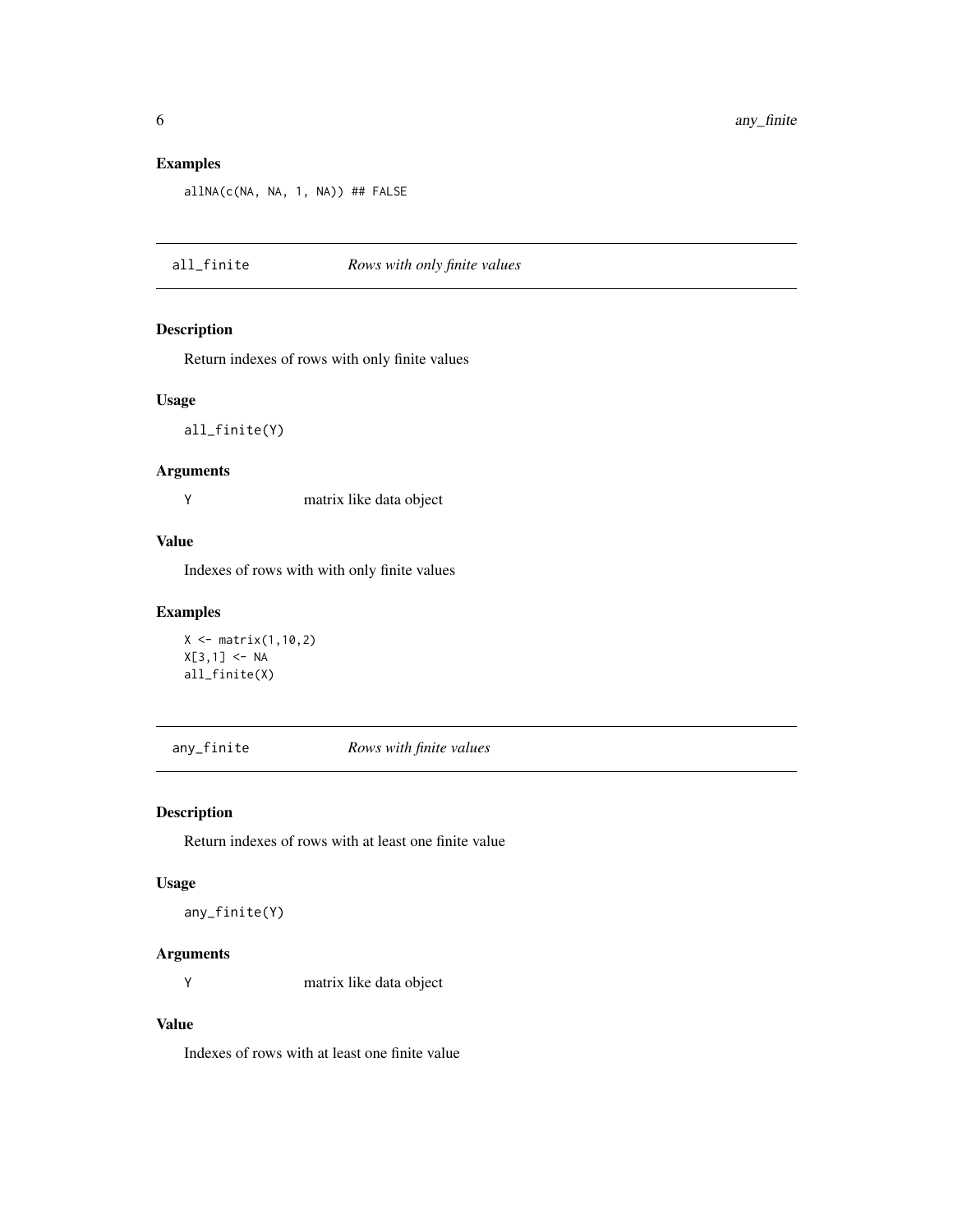# <span id="page-6-0"></span>can\_seasonal 7

#### Examples

```
X \leftarrow matrix(1, 10, 2)X[3, ] \leftarrow NAany_finite(X)
```
can\_seasonal *Can data be seasonally adjusted?*

#### Description

Return a logical indicating whether data at given dates can be seasonally adjusted using seas()

#### Usage

can\_seasonal(dates)

#### Arguments

dates dates

#### Value

A logical variable indicating whether data can be seasonally adjusted

#### Examples

can\_seasonal(fred\$ref\_date[1:20]) ## TRUE

col\_to\_list *Convert columns to list*

#### Description

Return 'Y' with each column as a list

#### Usage

col\_to\_list(Y)

# Arguments

Y matrix like data object

#### Value

Each column as a list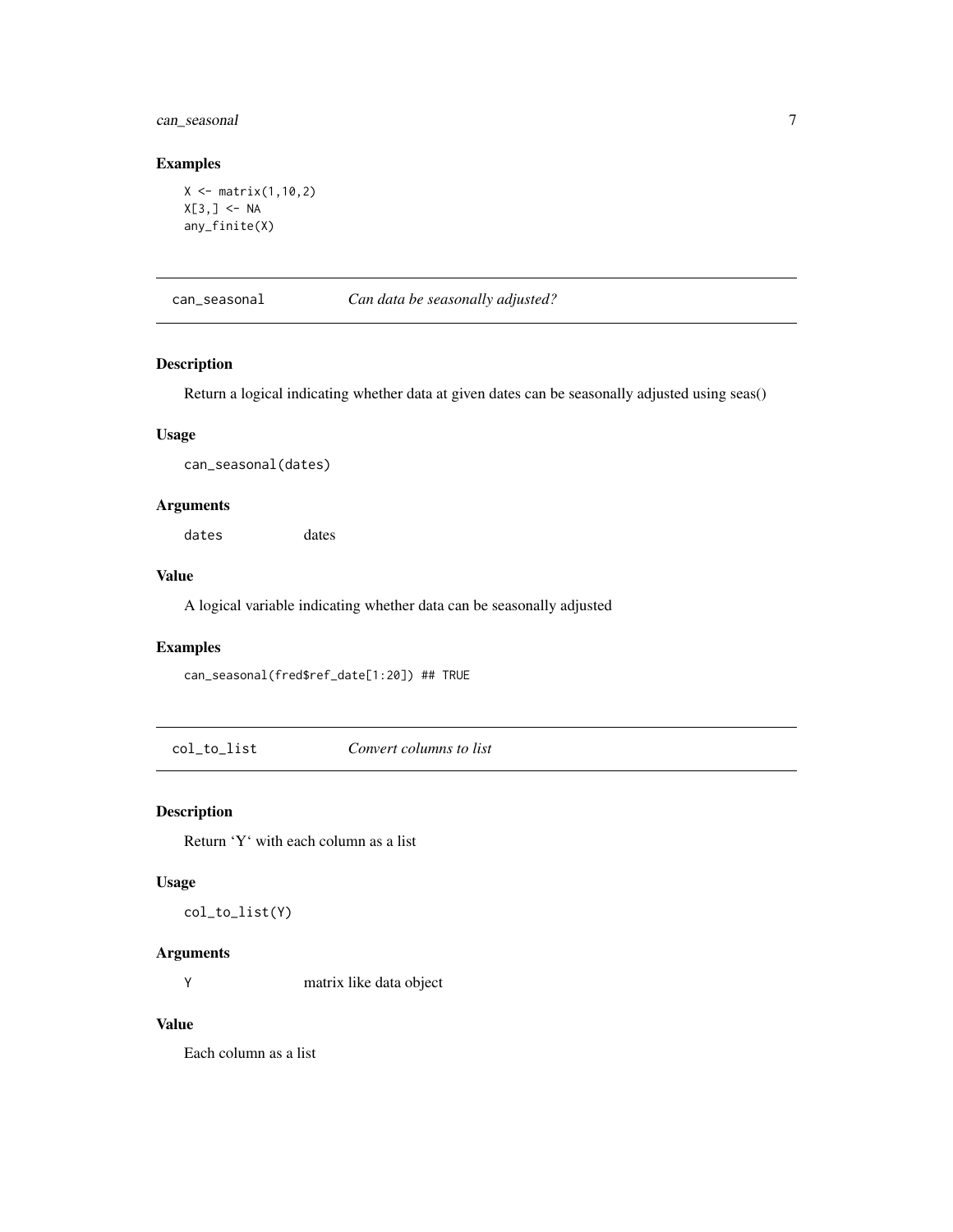<span id="page-7-0"></span>8 count\_obs

#### Examples

row\_to\_list(matrix(rnorm(20),10,2))

comp\_form *Companion Form*

#### Description

Put the transition matrix 'B' into companion form

#### Usage

comp\_form(B)

#### Arguments

B Transition matrix from a VAR model

# Value

Companion matrix of the input matrix

# Examples

 $comp-form(matrix(c(1:4), nrow = 2, byrow = TRUE))$  ##  $matrix(c(4,-2,-3,1), nrow = 2, byrow = TRUE)$ 

### Description

Return the number of finite observations in 'x'

#### Usage

count\_obs(x)

#### Arguments

x data vector

# Value

The Number of observations

#### Examples

count\_obs(c(1,3,5,7,9,NA)) # 5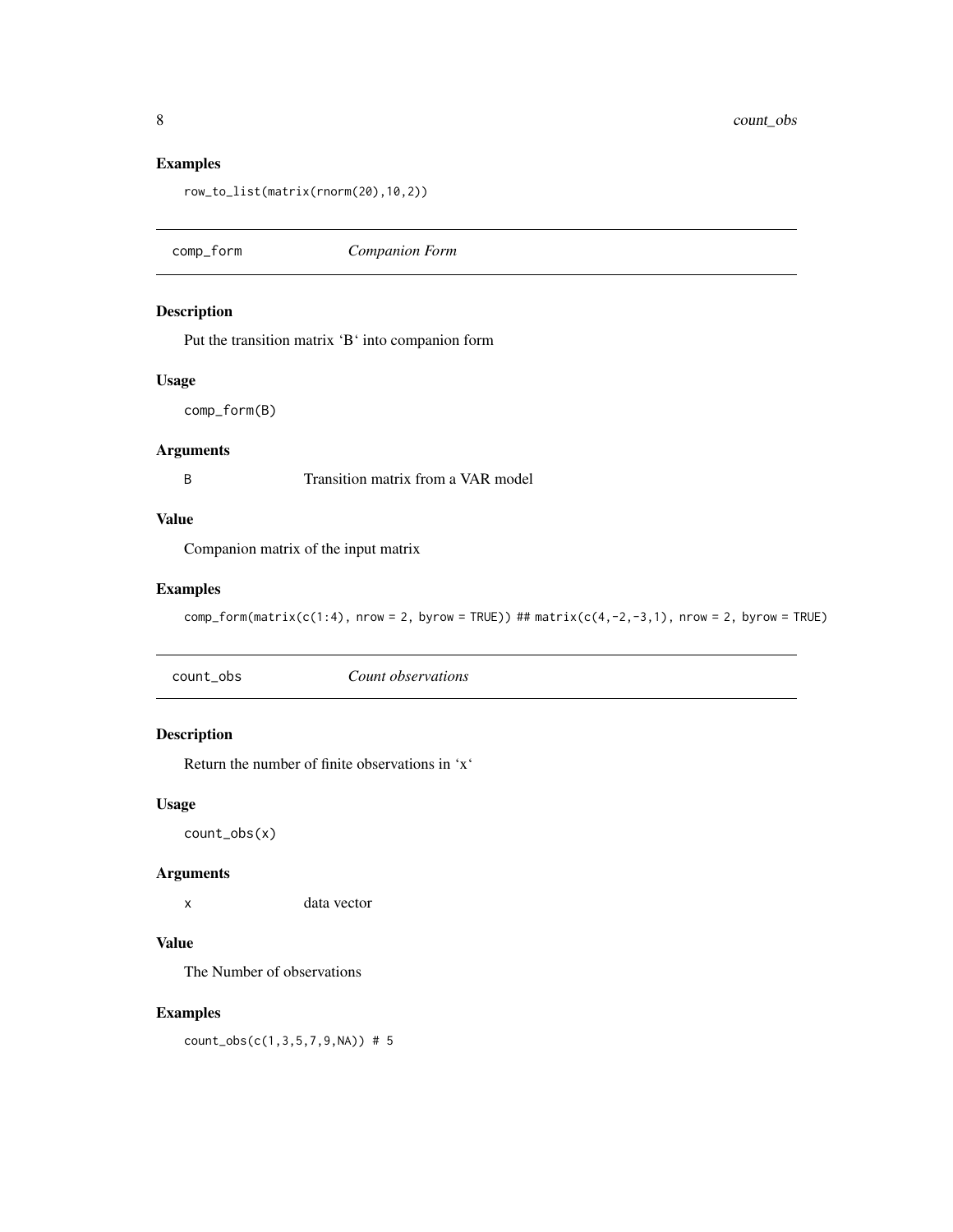<span id="page-8-0"></span>

Return the day of a Date value as an integer

# Usage

day(date)

# Arguments

date date value formated as.Date()

# Value

the day of the date (integer)

# Examples

day(as.Date("2019-09-15")) ## 15

| Diff | Difference data |
|------|-----------------|
|------|-----------------|

# Description

Wrapper for 'diff()' maintaining the same number of observations in 'x'

#### Usage

 $Diff(x, lag = 1)$ 

#### Arguments

x data lag number of lags to use

# Value

Differenced data

# Examples

Diff(c(100,50,100,20,100,110))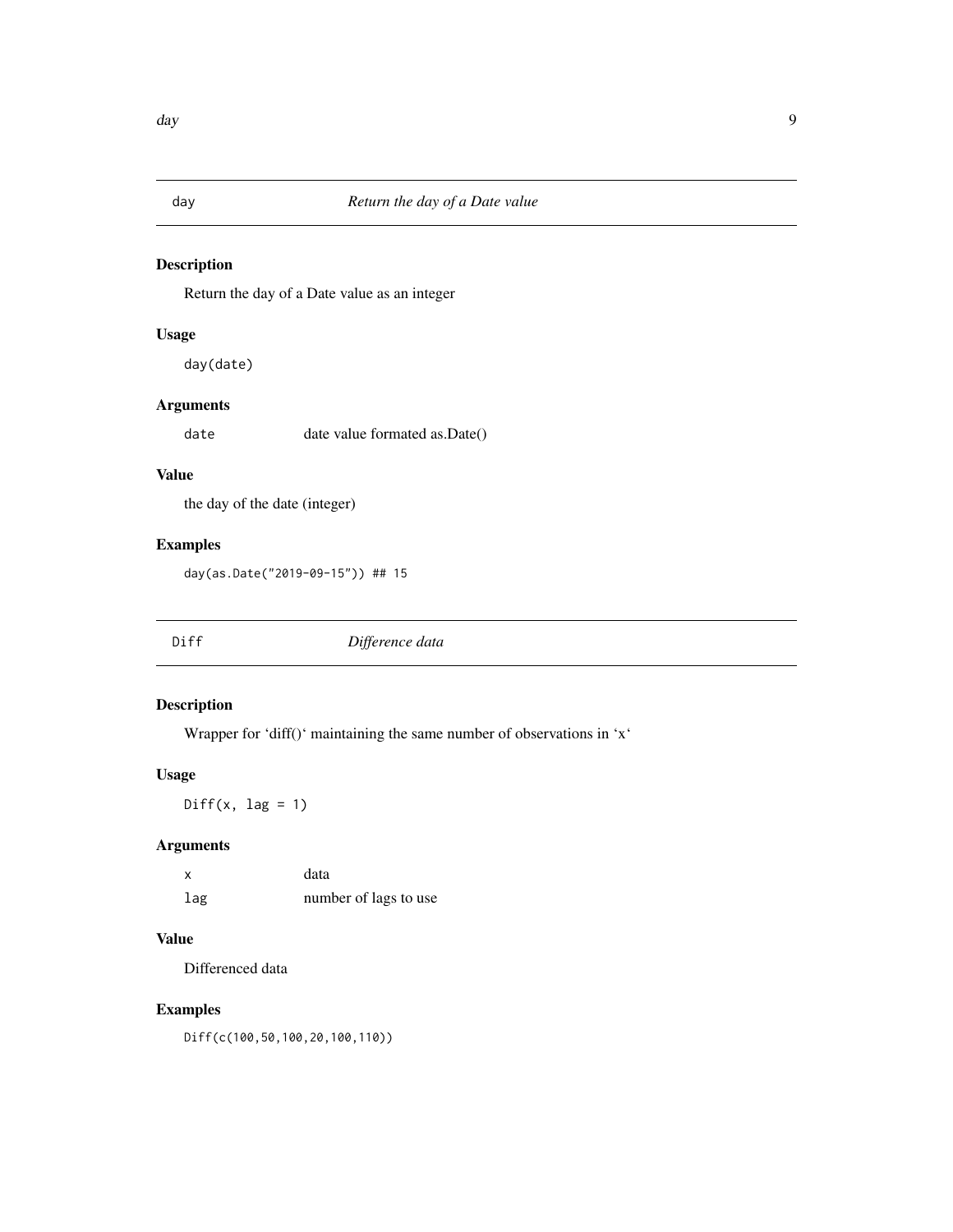<span id="page-9-0"></span>end\_of\_period *End of period date*

# Description

Return the date of the last day of the period (week, month, quarter, year). Weekly dates are indexed to Friday.

# Usage

```
end_of_period(dates, period = c("month", "week", "quarter", "year"), shift = \emptyset)
```
# Arguments

| dates  | Date values formatted as Date()                                                                           |
|--------|-----------------------------------------------------------------------------------------------------------|
| period | One of "month", "week", "quarter", "year".                                                                |
| shift  | Integer, shift date forward (positive values) or backwards (negative values) by<br>the number of periods. |

# Value

Last day of period in as.Date() format

# Examples

end\_of\_period(as.Date("2019-09-15")) ## 2019-09-30

end\_of\_year *End of Year*

# Description

Find the end of year for a vector of dates

#### Usage

```
end_of_year(dates)
```
# Arguments

dates Transition matrix from a VAR model

## Value

The last day of the year for the dates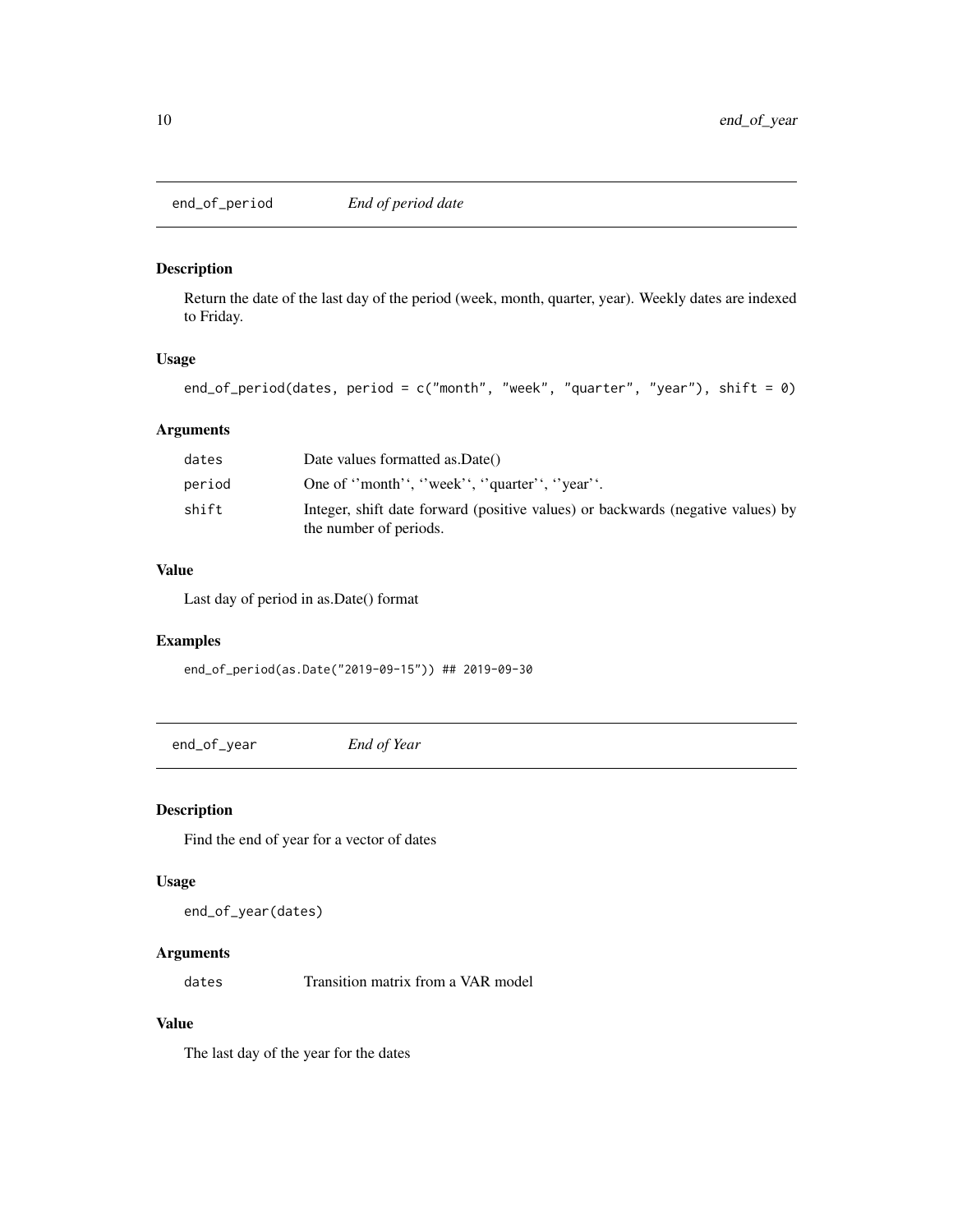# <span id="page-10-0"></span>Examples

end\_of\_year(as.Date("2019-09-15")) ## 2019-12-31

```
extract_basic_character
```
*Extract characters*

#### Description

Extract character values from x excluding space and underscore

#### Usage

```
extract_basic_character(x)
```
#### Arguments

x object containing character (and other) values

# Value

Character values without space and underscore

# Examples

```
extract_basic_character(c("this_1one", "abc123")) ## c("thisone", "abc123)
```
extract\_character *Extract character values*

# Description

Extract character values from x including space and underscore

#### Usage

```
extract_character(x)
```
#### Arguments

x object containing character values

### Value

Character valus from the object

```
extract_character(c("this_1one", "abc123")) ## c("this_one", "abc")
```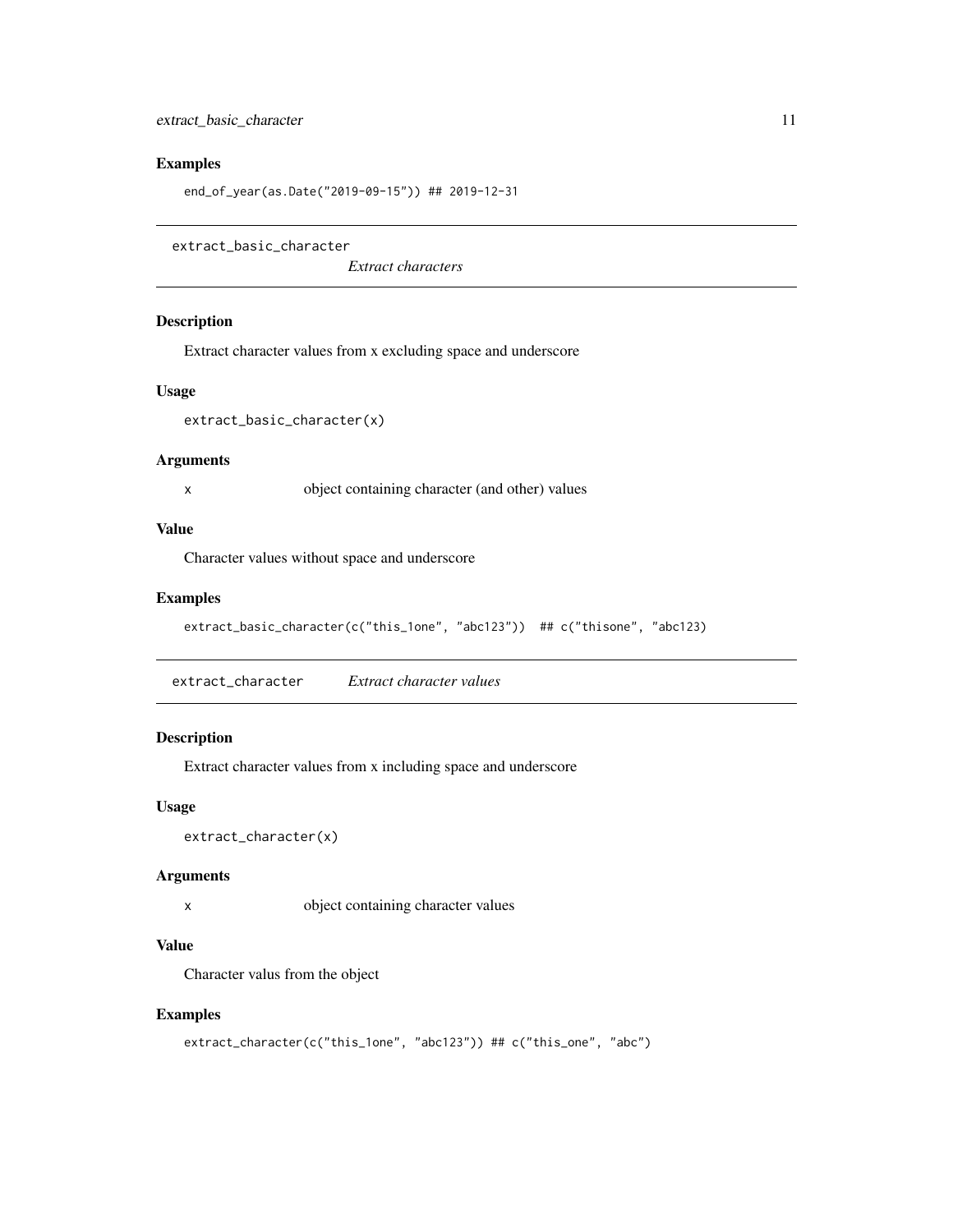<span id="page-11-0"></span>extract\_numeric *Extract numeric values*

# Description

Extract numeric values from x

# Usage

```
extract_numeric(x)
```
# Arguments

x object containing numeric (and other) values

# Value

Numeric values from the object

#### Examples

```
extract_numeric(c("7+5", "abc123")) ## c(75, 123)
```
fill\_forward *Fill Forward*

# Description

Fill missing observations forward using the last finite observation

#### Usage

fill\_forward(x)

# Arguments

x Transition matrix from a VAR model

# Value

x with missing obs filled by forward value

# Examples

fill\_forward(c(1,2,NA,NA,3,NA,5)) ## 1 2 2 2 3 3 5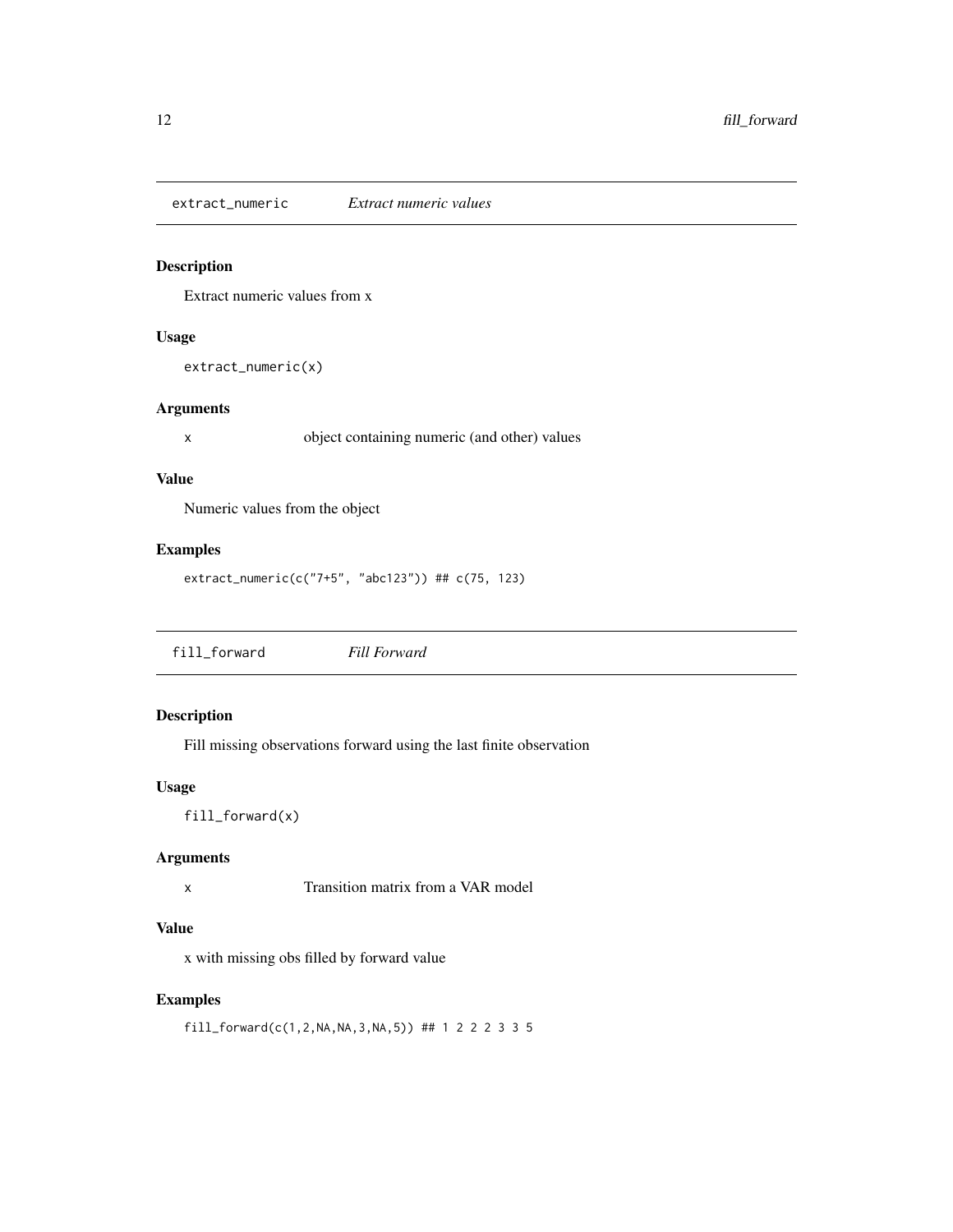<span id="page-12-0"></span>first\_of\_month *First of month*

#### Description

Return the first day of the month for each date in 'dates'

#### Usage

```
first_of_month(dates)
```
# Arguments

dates A sequence of dates in 'as.Date()' format

#### Value

First day of the month

#### Examples

```
dates <- seq.Date(from = as.Date("2020-09-11"),
                  by = "day", length.out = 10)
first_of_month(dates)
```
first\_of\_quarter *First of Quarter*

# Description

Find the first date in the quarter for a vector of dates

#### Usage

```
first_of_quarter(dates)
```
#### Arguments

dates Transition matrix from a VAR model

#### Value

The first day of the quarter for the dates

#### Examples

first\_of\_quarter(as.Date("2019-9-15")) ## 2019-07-01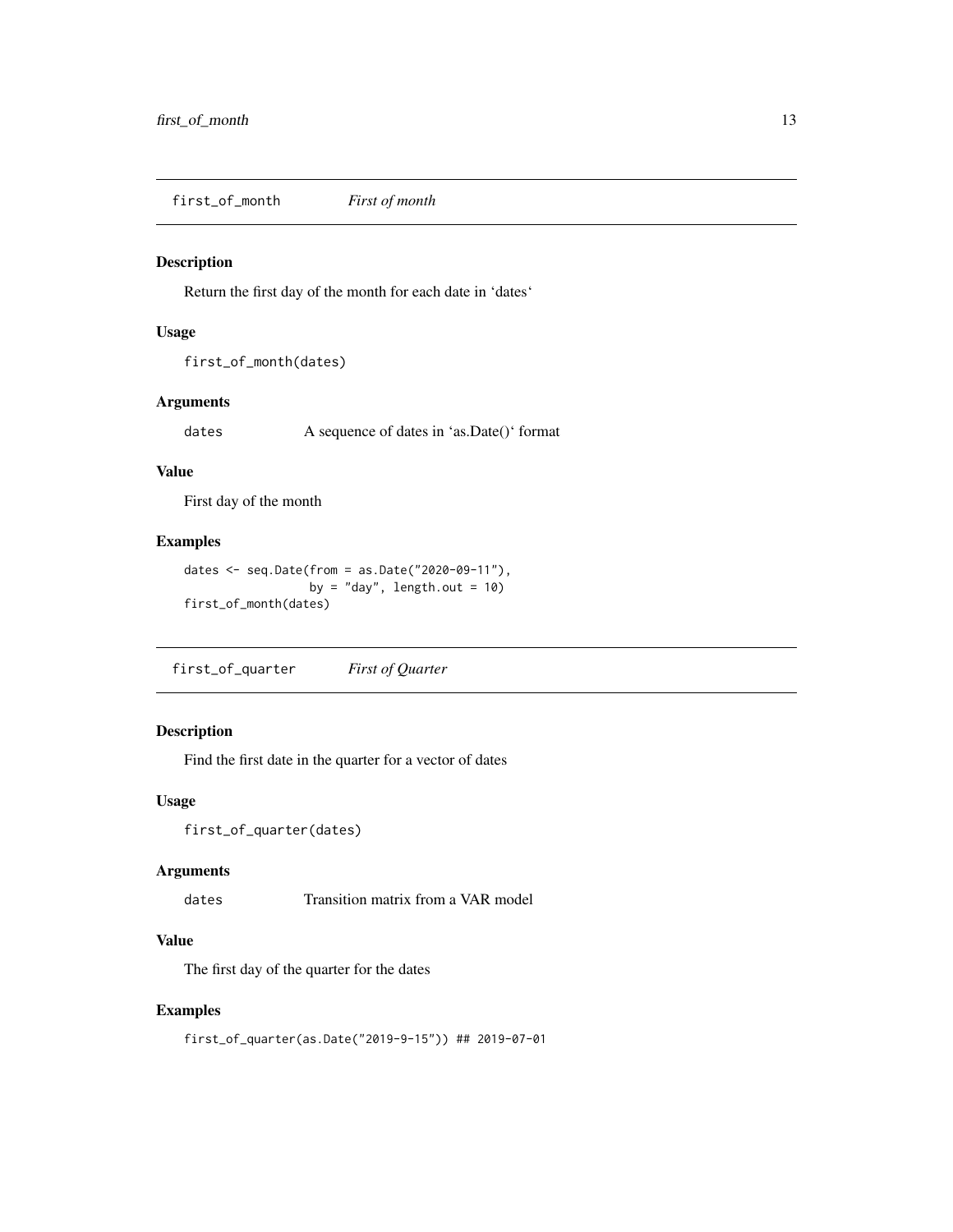<span id="page-13-0"></span>first\_previous\_quarter

*First of previous quarter date*

# Description

Return the date of the first day of the previous quarter

#### Usage

first\_previous\_quarter(date)

# Arguments

date date value formated as.Date()

# Value

The first day of the previous quarter of the date

# Examples

first\_previous\_quarter(as.Date("2019-09-15")) ## 2019-04-01

fred *Sample mixed frequency data from FRED*

# Description

Sample mixed frequency data from FRED

# Author(s)

Seth Leonard <seth@macroeconomicdata.com>

#### References

<https://fred.stlouisfed.org/>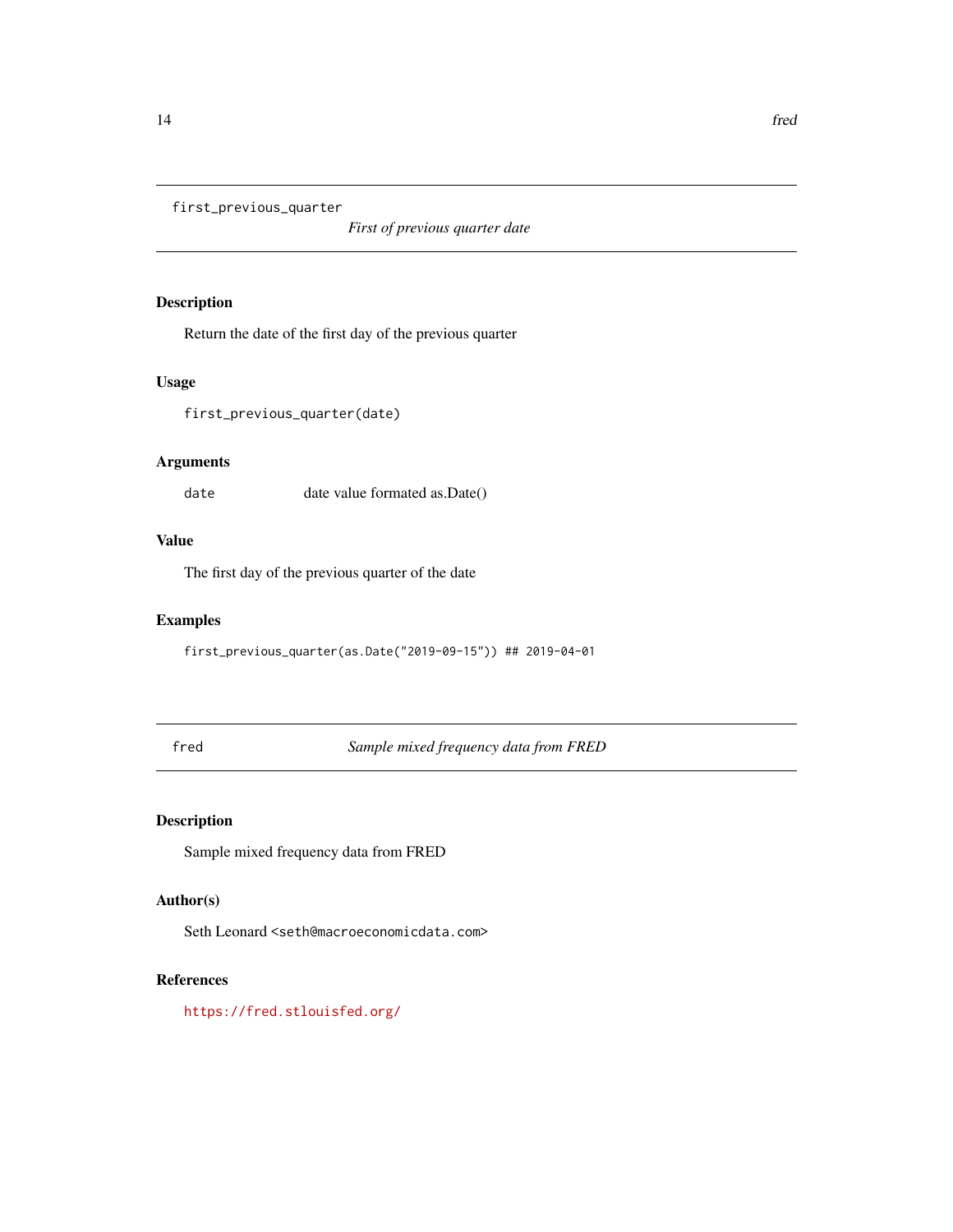<span id="page-14-0"></span>

Library of metadata for mixed frequency dataset 'fred'

#### Author(s)

Seth Leonard <seth@macroeconomicdata.com>

#### References

<https://fred.stlouisfed.org/>

get\_data\_frq *Get frequency of data based on missing observations*

# Description

Guess the frequency of a data series based on the pattern of missing observations

#### Usage

get\_data\_frq(x = NULL, dates)

#### Arguments

|       | data, potentially with missing observations |
|-------|---------------------------------------------|
| dates | corresponding dates in 'as.Date()' format   |

#### Value

The frequency of the data

```
dates <- as.Date(c("2020-1-1", "2020-1-15", "2020-2-1",
                   "2020-2-15", "2020-3-1", "2020-3-15", "2020-4-1"))
get_data_frq(c(1,NA,2,NA,3,NA,4), dates) ## "month"
```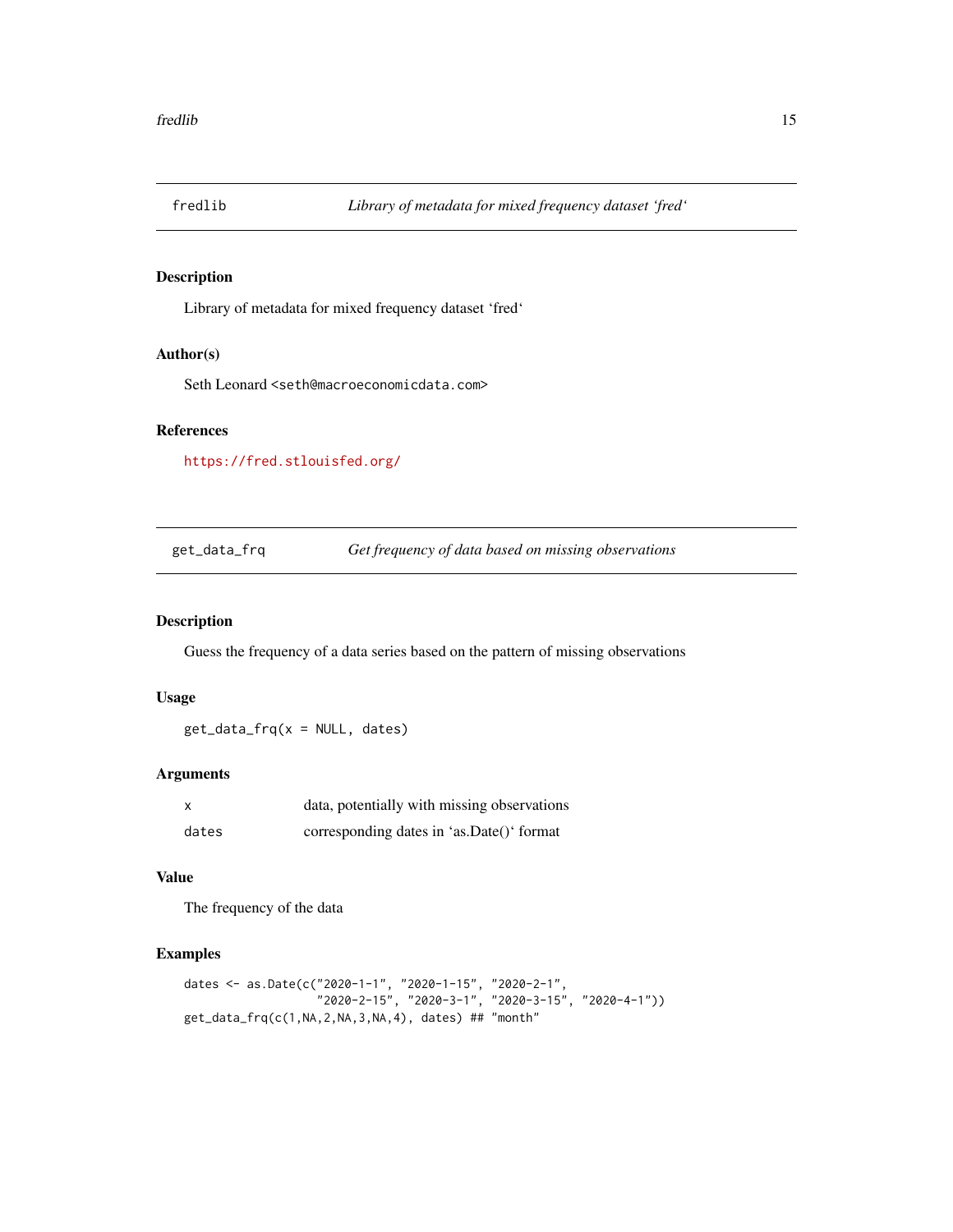<span id="page-15-0"></span>get\_from\_list *Get from list*

#### Description

Retrieve object 'what' from 'lst'

#### Usage

get\_from\_list(lst, what)

#### Arguments

| lst  | list                                  |
|------|---------------------------------------|
| what | object to retrieve (by name or index) |

#### Value

Element of the list indicated

#### Examples

```
get\_from\_list(list("a" = "alpha", "b" = c(1,2,3)), "a") # "alpha"
```
index\_by\_friday *Find the Friday in a given week*

#### Description

Find the Friday in a given week from a sequence of Dates Vectors should be in as. Date() format

#### Usage

```
index_by_friday(dates)
```
#### Arguments

dates vector of dates

#### Value

The date of the Friday in the week of the given date

```
dates <- seq.Date(from = as.Date("2020-09-21"),
                  by = "week", length.out = 10)
fridays <- index_by_friday(dates)
weekdays(fridays)
```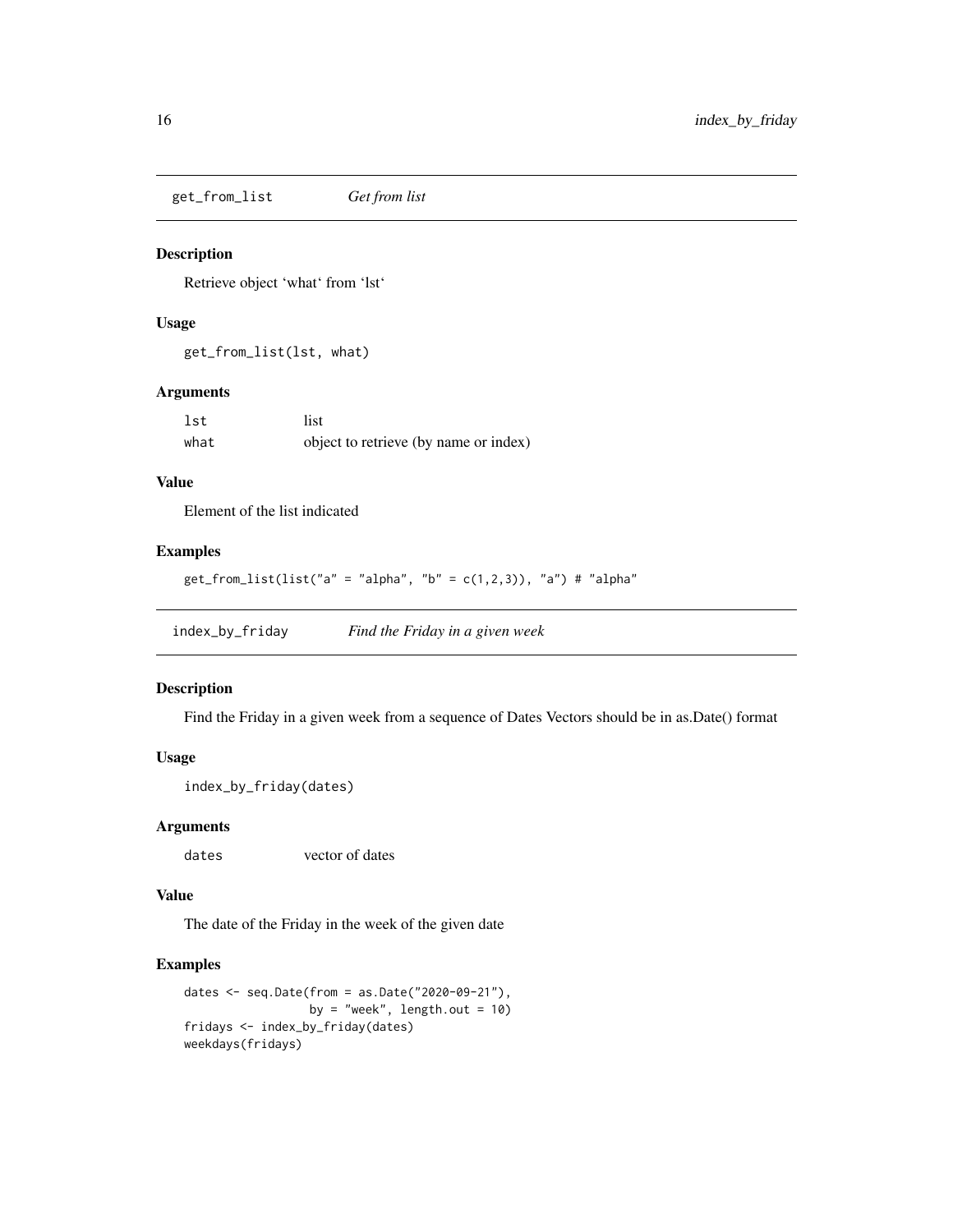<span id="page-16-0"></span>

Find element of this\_in that, ie 'this\_in

#### Usage

is\_in(that, this\_in)

#### Arguments

| that    | first object  |
|---------|---------------|
| this_in | second object |

# Value

Logical variables indicating whether the element exists in both objects

#### Examples

```
that \leq seq.Date(from = as.Date("2020-09-15"), by = "day", length.out = 10)
this_in <- seq.Date(from = as.Date("2020-09-11"), by = "day", length.out = 10)
is_in(that, this_in)
```
last\_in\_month *Last date in the month*

#### Description

Return the latest date in each month for the values in 'dates'

#### Usage

```
last_in_month(dates)
```
# Arguments

dates A sequence of dates in 'as.Date()' format

#### Value

Last day of each month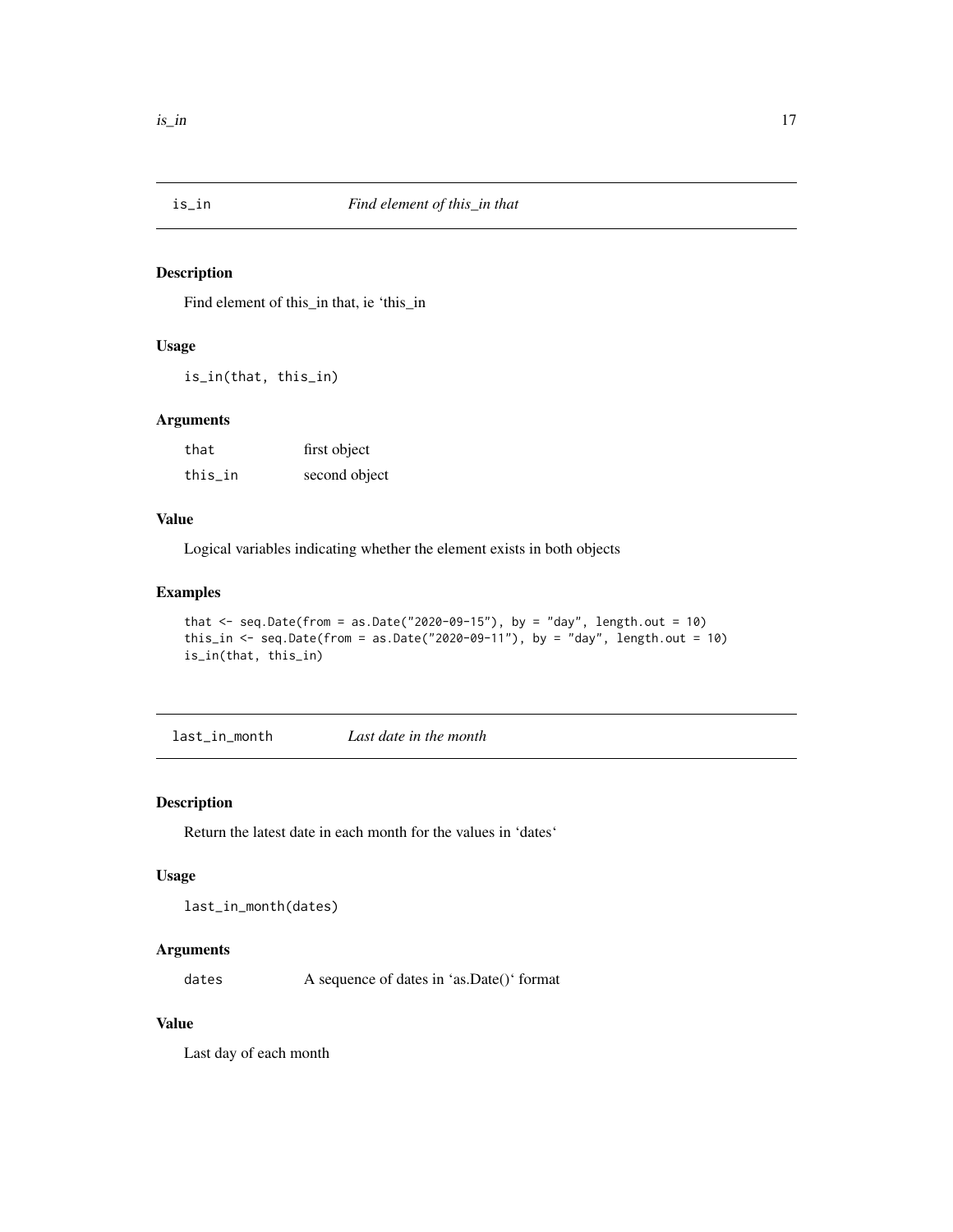#### Examples

```
dates <- seq.Date(from = as.Date("2020-09-11"),
                 by = "day", length.out = 10)
last_in_month(dates)
```
last\_in\_quarter *Last date in the week*

#### Description

Return the latest date in the quarter fop the values in 'dates'

#### Usage

last\_in\_quarter(dates)

#### Arguments

dates A sequence of dates in 'as.Date()' format

#### Value

Last day of the quarter

# Examples

```
dates <- seq.Date(from = as.Date("2020-09-11"),
                  by = "day", length.out = 10)
last_in_quarter(dates)
```
last\_in\_week *Last date in the week*

#### Description

Return the latest date in each week for the values in 'dates'

# Usage

last\_in\_week(dates)

## Arguments

dates A sequence of dates in 'as.Date()' format

<span id="page-17-0"></span>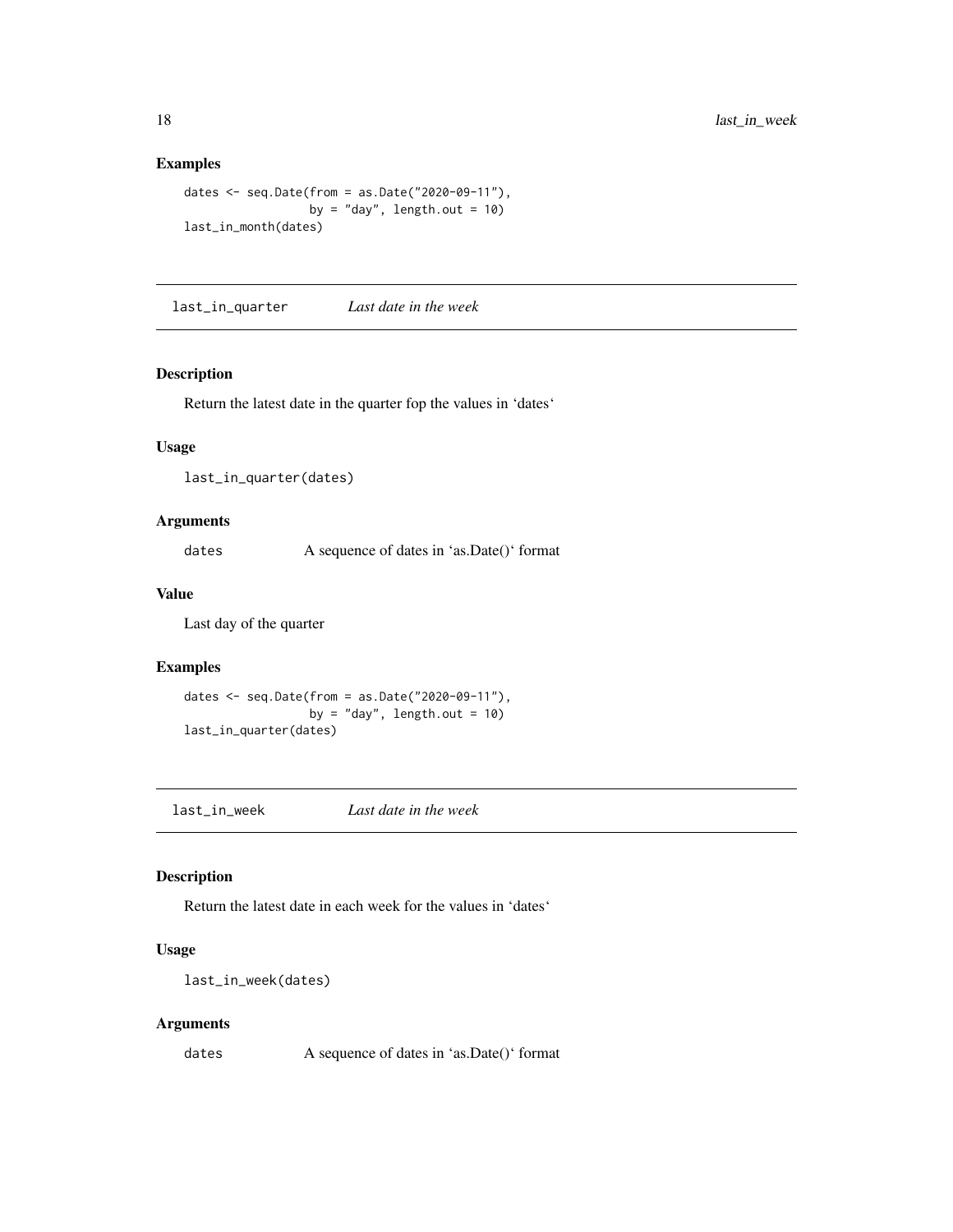# <span id="page-18-0"></span>last\_in\_year 19

# Value

Last day of each week

# Examples

```
dates <- seq.Date(from = as.Date("2020-09-21"),
                  by = "day", length.out = 10)
last_in_week(dates)
```
last\_in\_year *Last date in the year*

# Description

Return the latest date in each year for the values in 'dates'

# Usage

last\_in\_year(dates)

# Arguments

dates A sequence of dates in 'as.Date()' format

# Value

Last day of the year

#### Examples

```
dates <- seq.Date(from = as.Date("2020-09-11"),
                 by = "day", length.out = 10)
last_in_year(dates)
```
# Description

Return the last finite observation of 'x'

## Usage

last\_obs(x)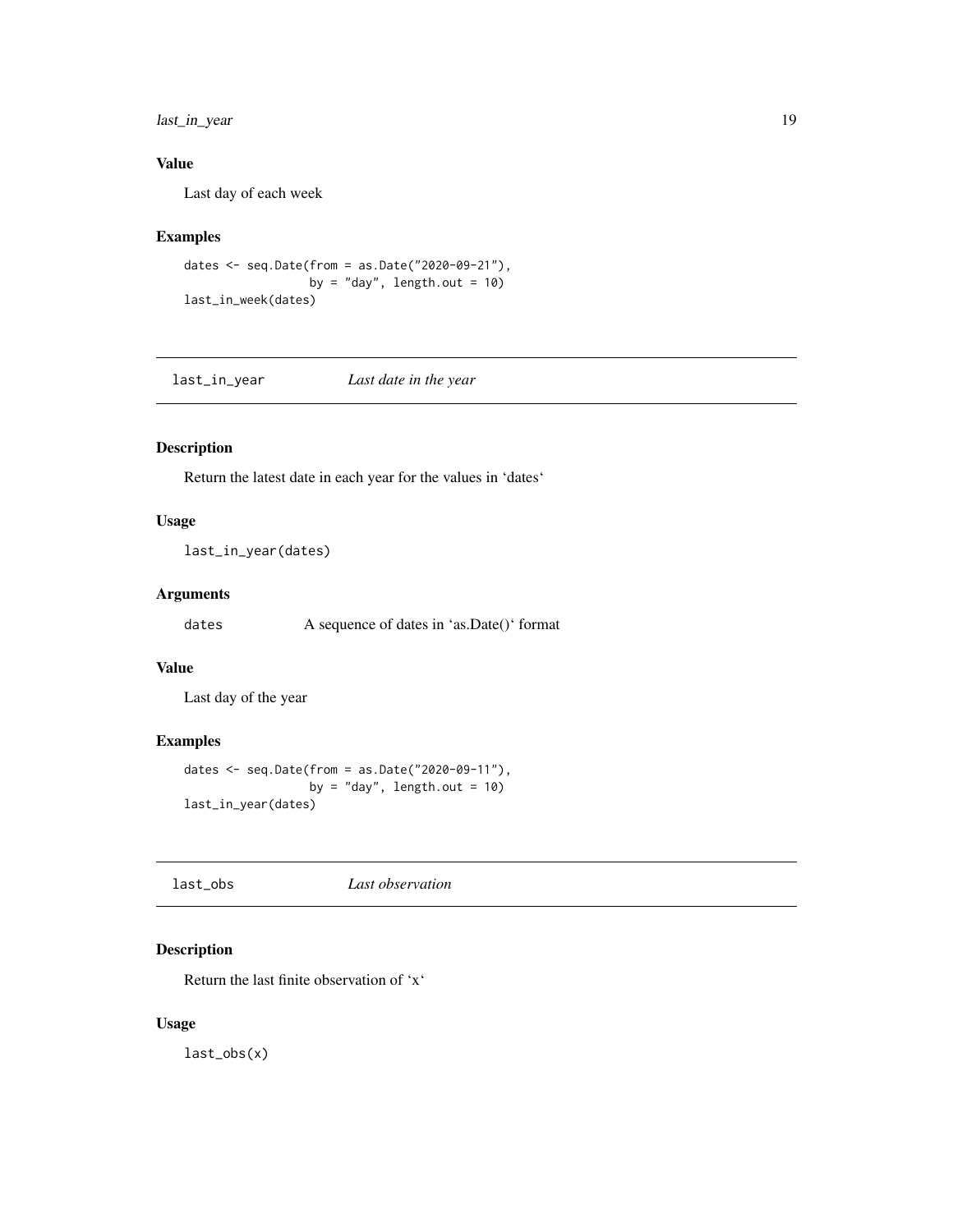# <span id="page-19-0"></span>Arguments

x data potentially with non-finite values

# Value

The last finite observation

# Examples

last\_obs(c(NA,1,2,3,NA,5,NA,7,NA,NA)) ## 7

limit\_character *Limit Characters*

# Description

limit the number of characters in a string and remove spacial characters (will not drop numbers)

#### Usage

limit\_character(x, limit = 100)

# Arguments

| x     | object containing character values     |
|-------|----------------------------------------|
| limit | maximum number of characters to return |

# Value

Character values within the limit

```
limit_character("a%b+&cd!efghij",limit = 3) ## "abc"
```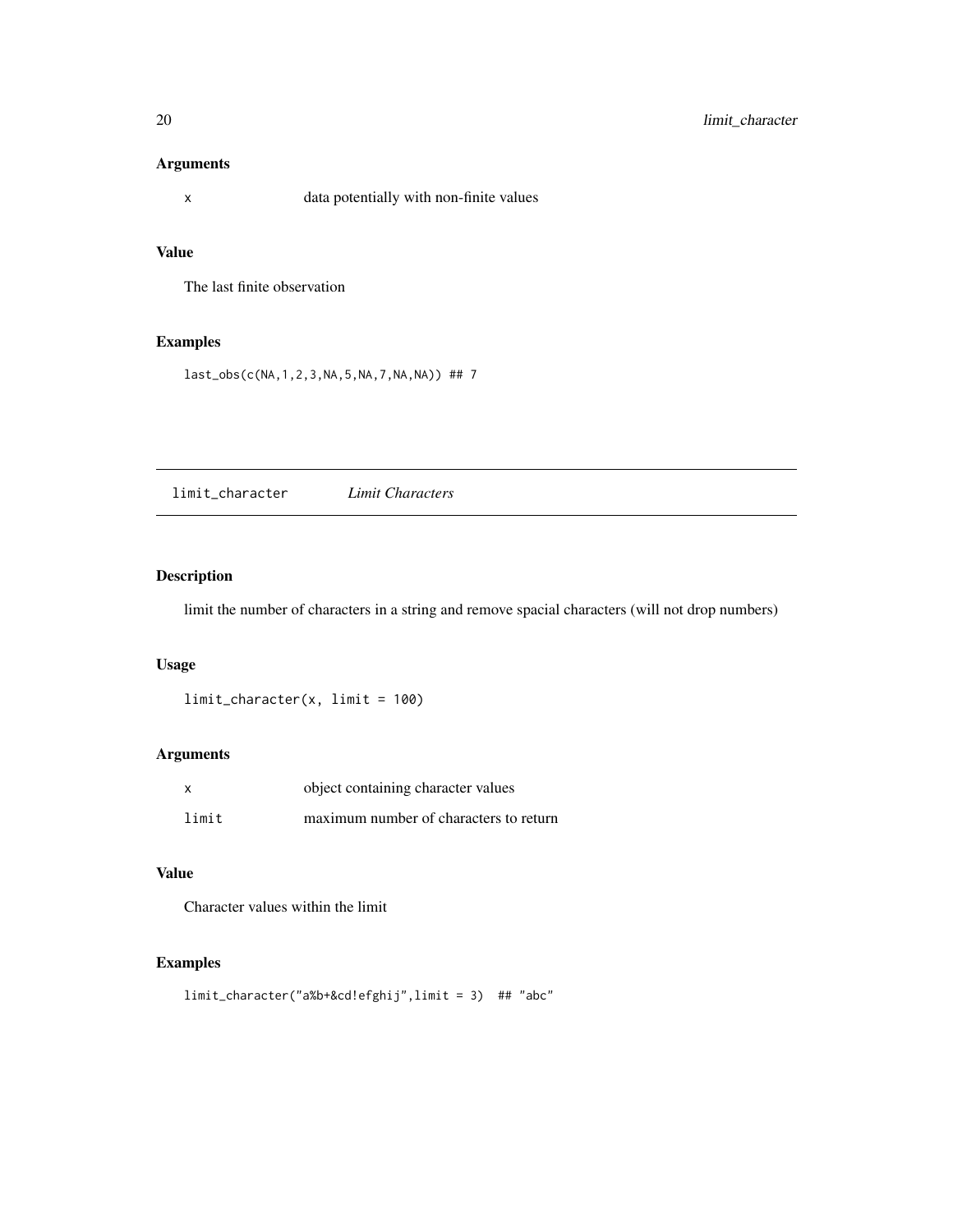<span id="page-20-0"></span>Find the long run variance of a VAR using the transition equation 'A' and shocks to observations 'Q'

#### Usage

long\_run\_var(A, Q, m, p)

# Arguments

| A | Transition matrix from a VAR model in companion form |
|---|------------------------------------------------------|
| 0 | Covariance of shocks                                 |
| m | Number of series in the VAR                          |
| p | Number of lags in the VAR                            |

#### Value

The variance matrix

#### Examples

```
long_run_var(comp_form(matrix(c(.2,.1,.1,.2,0,0,0,0), 2, 4)),
            matrix(c(1,0,0,0,0,1,0,0,0,0,0,0,0,0,0,0),4,4),2, 2)
```
match\_index *Match index values*

# Description

Match index values of this to that

#### Usage

match\_index(this, that)

# Arguments

| this | first object  |
|------|---------------|
| that | second object |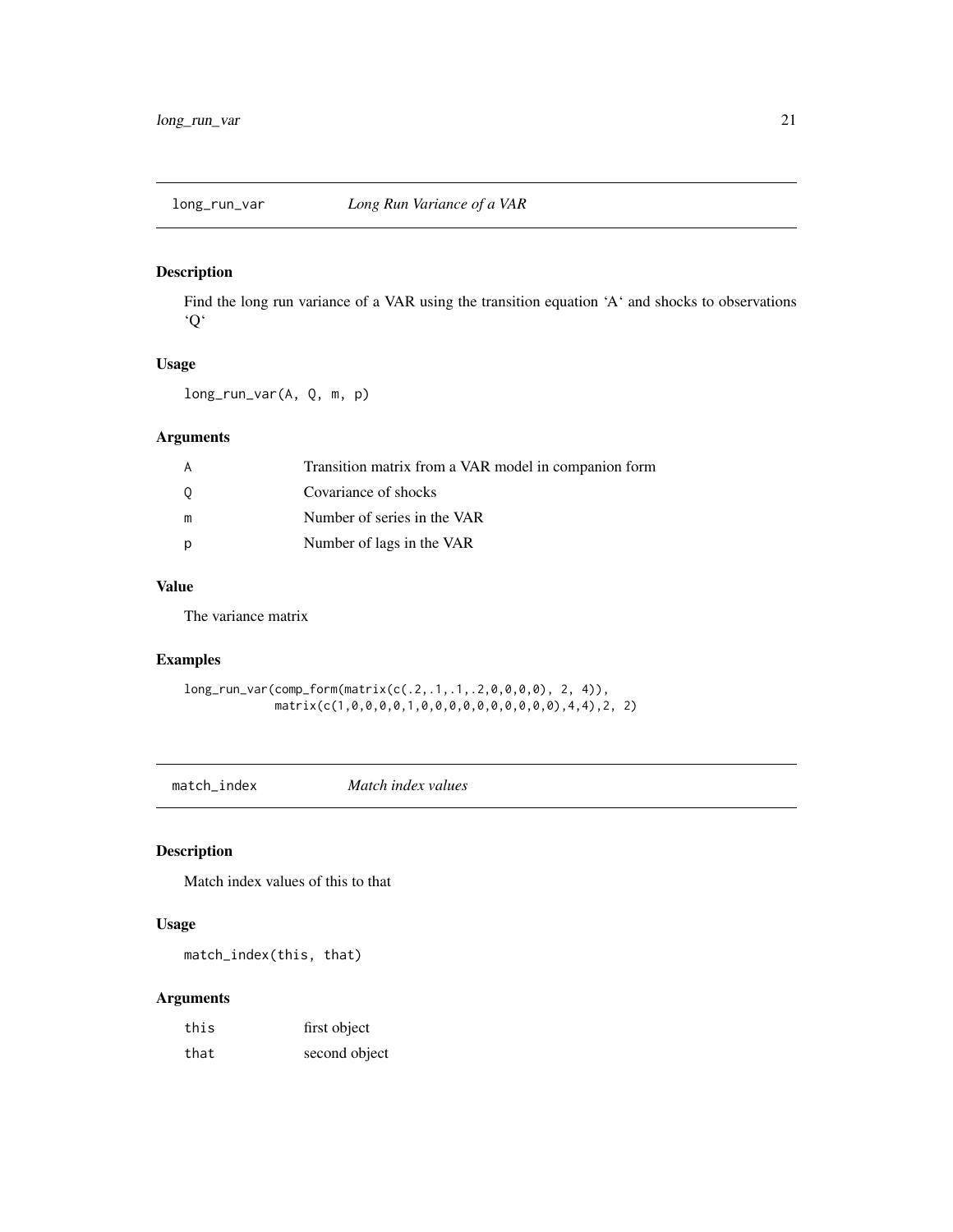#### <span id="page-21-0"></span>Value

A list of indexes indicating the elements that are matched to each other

#### Examples

```
match_index(c(1,2,3),c(2,3,4)) ## $that_idx: 1 2; $this_idx: 2 3
```
match\_ts\_dates *Match dates between two timeseries*

#### Description

Find values in 'new\_ts' that correspond to dates in 'old\_ts'

# Usage

match\_ts\_dates(old\_ts, new\_ts)

#### Arguments

| old ts | timeseries data |
|--------|-----------------|
| new ts | timeseries data |

#### Value

Timeseries data in which 'new\_ts' corresponds to 'old\_ts'

#### Examples

```
old_ts <- ts(c(1,2,3,4), start=c(2020,1), end=c(2020,4), frequency=4)
new_ts <- ts(c(5,6,3,4), start=c(2019,4), end=c(2020,3), frequency=4)
match_ts_dates(old_ts, new_ts)
```
mean\_na *Return the mean*

#### Description

Return the mean of 'x'. If no observations, return 'NA'. This is a workaround for the fact that in data.table, ':= mean(x, na.rm = TRUE)' will return 'NaN' where there are no observations

#### Usage

mean\_na(x)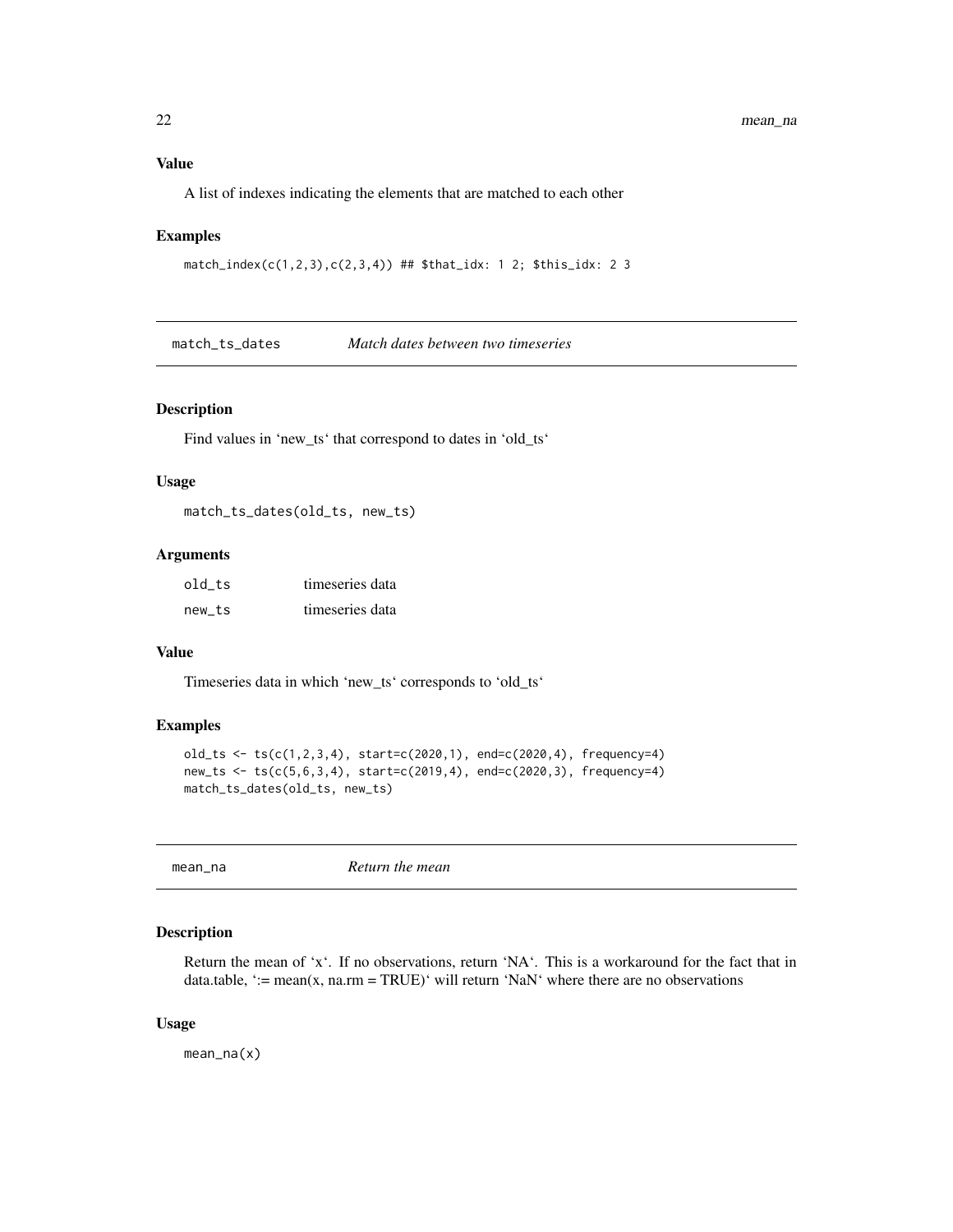# <span id="page-22-0"></span>month\_days 23

# Arguments

x data potentially with non-finite values

# Value

Mean of the input

# Examples

mean\_na(c(1,2,3,7,9,NA)) ## 4.4

# month\_days *Number of days in a given month*

# Description

Get the number of days in a month given the year and month

#### Usage

month\_days(year, month)

# Arguments

| year  | integer year value  |
|-------|---------------------|
| month | integer month value |

# Value

The number of days in the month (integer)

```
month_days(2021,9) ## 30
month_days(2020,2) ## 29
```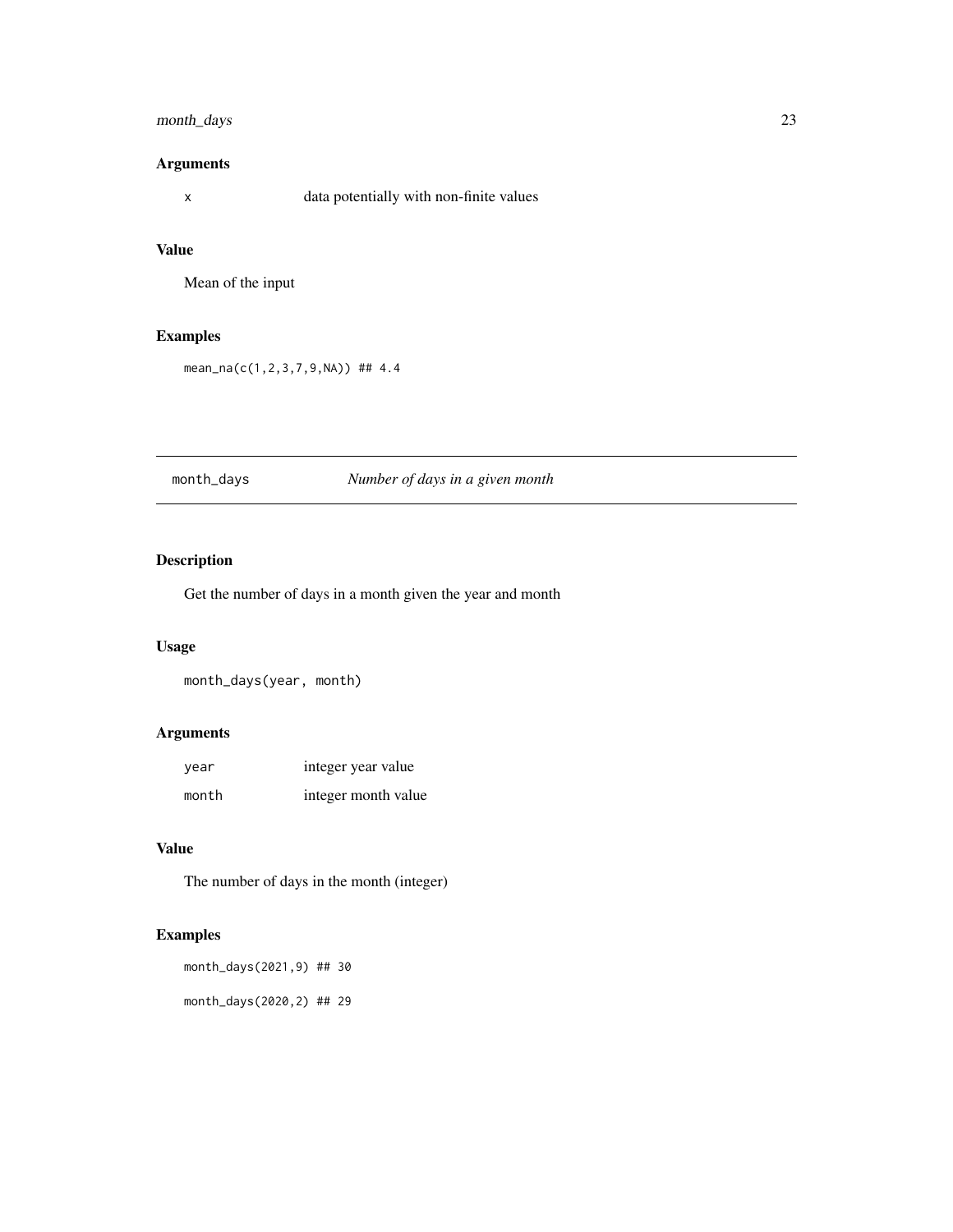<span id="page-23-0"></span>

Return the number of finite values in a column of Y

# Usage

```
number_finite(Y)
```
# Arguments

Y matrix like data object

#### Value

The number of finite values per column

# Examples

 $X \leftarrow matrix(1, 10, 2)$  $X[3,1]$  <- NA number\_finite(X)

#### numdum *Dummies for Numeric Data*

# Description

Create dummy variables for unique numeric values in 'x'

#### Usage

numdum(x)

#### Arguments

x Numeric vector

#### Value

Dummy variables for each unique value in the data

#### Examples

numdum(c(3,3,5,3,4,3,5,4,4,5)) ## dummies for each of 3, 4, and 5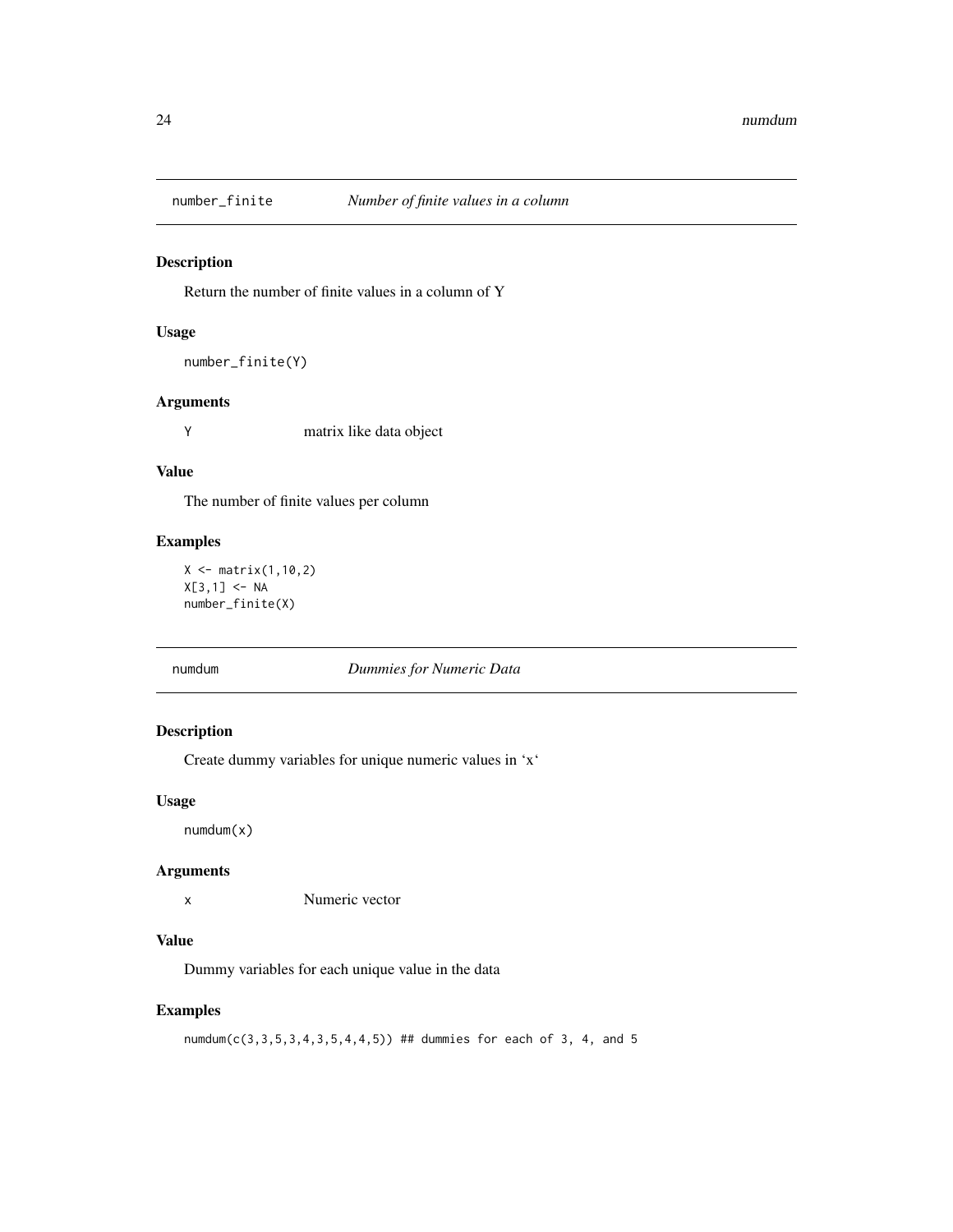<span id="page-24-0"></span>

Calculate the percent change in 'y' from one period to the next

# Usage

 $pct_{chng}(y, lag = 1)$ 

#### Arguments

|     | data                                 |
|-----|--------------------------------------|
| lag | number of periods for percent change |

# Value

The percentage change among the lag period

# Examples

pct\_chng(c(100,50,100,20,100,110))

| pct_response | Percent of responses at a given frequency |  |
|--------------|-------------------------------------------|--|
|              |                                           |  |

# Description

Return the percent of responses to categorical answers at a specified frequency

# Usage

```
pct_response(
 dt,
 col_name = NULL,
 by = c("month", 'vquarter", 'week"),date_name = "ref_date"
)
```
# Arguments

| dt        | data table of responses                                              |
|-----------|----------------------------------------------------------------------|
| col_name  | name of column containing responses                                  |
| bν        | frequency of response aggregation, one of "month", "quarter", "week" |
| date_name | name of column containing dates                                      |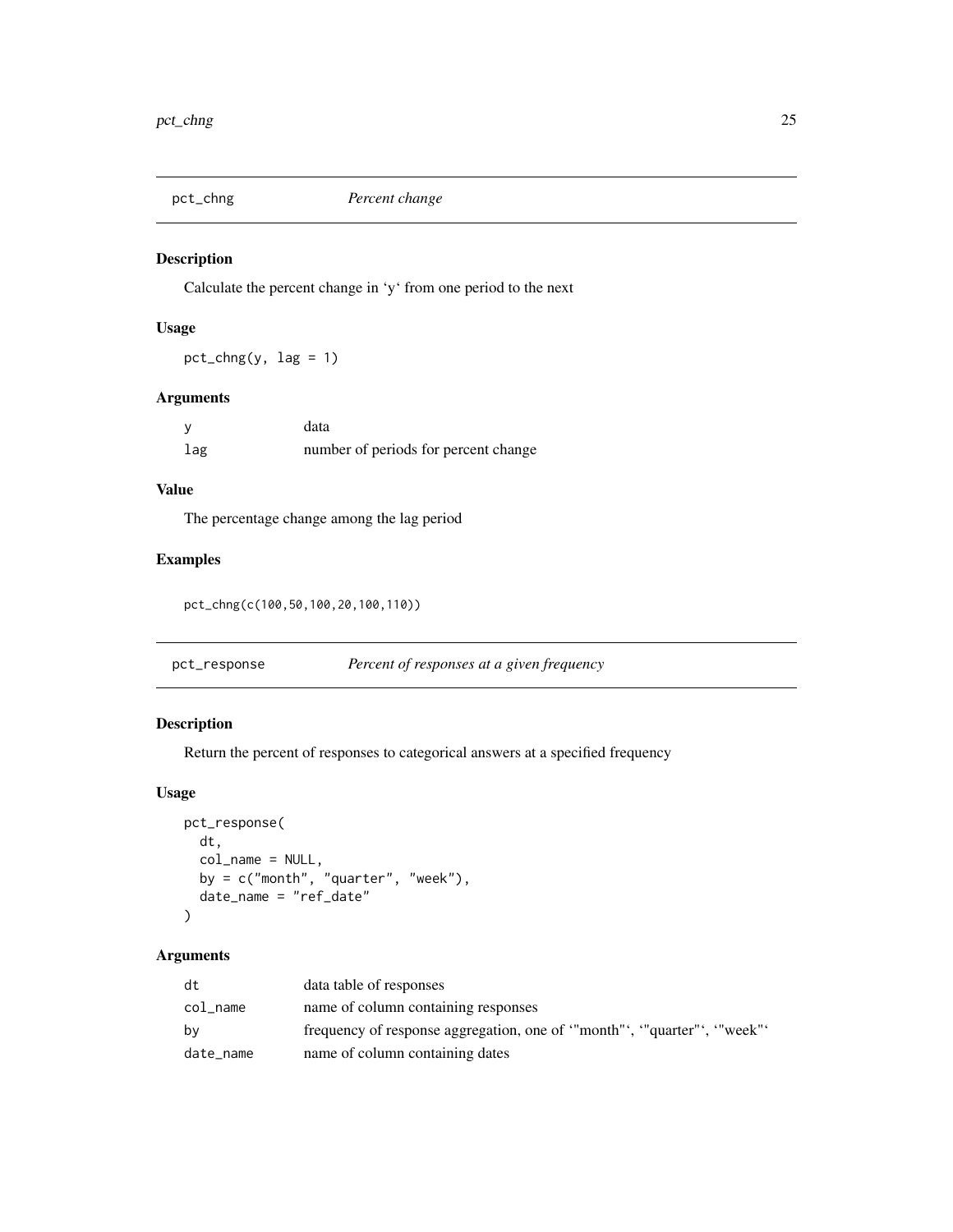# <span id="page-25-0"></span>Value

The percent of responses at the frequency

# Examples

```
dt \le data.frame("ref_date" = seq.Date(as.Date("2000-01-01"), length.out = 100, by = "week"),
                 "response" = c(rep("yes", 20), rep("no", 50), rep("yes", 30)))out <- pct_response(dt, col_name = "response")
```
process *Process Data*

# Description

Process data to ensure stationarity in long format for time series modeling

#### Usage

```
process(
  dt,
  lib,
  detrend = TRUE,
 center = TRUE,
  scale = TRUE,as\_of = NULL,date_name = "ref_date",
  id_name = "series_name",
  value_name = "value",
  pub_date_name = NULL,
  ignore_numeric_names = TRUE,
  silent = FALSE
)
```
# Arguments

| dt         | Data in long format.                                                                                        |
|------------|-------------------------------------------------------------------------------------------------------------|
| lib        | Library with instructions regarding how to process data; see details.                                       |
| detrend    | T/F should data be detrended (see details)?                                                                 |
| center     | T/F should data be centered ( <i>i.e.</i> de-meaned)?                                                       |
| scale      | T/F should data be scaled ( <i>i.e.</i> variance 1)?                                                        |
| $as\_of$   | "As of" date at which to censor observations for backesting. This requires<br>'pub date name' is specified. |
| date_name  | Name of data column in the data.                                                                            |
| id_name    | Name of ID column in the data.                                                                              |
| value_name | Name of value column in the data                                                                            |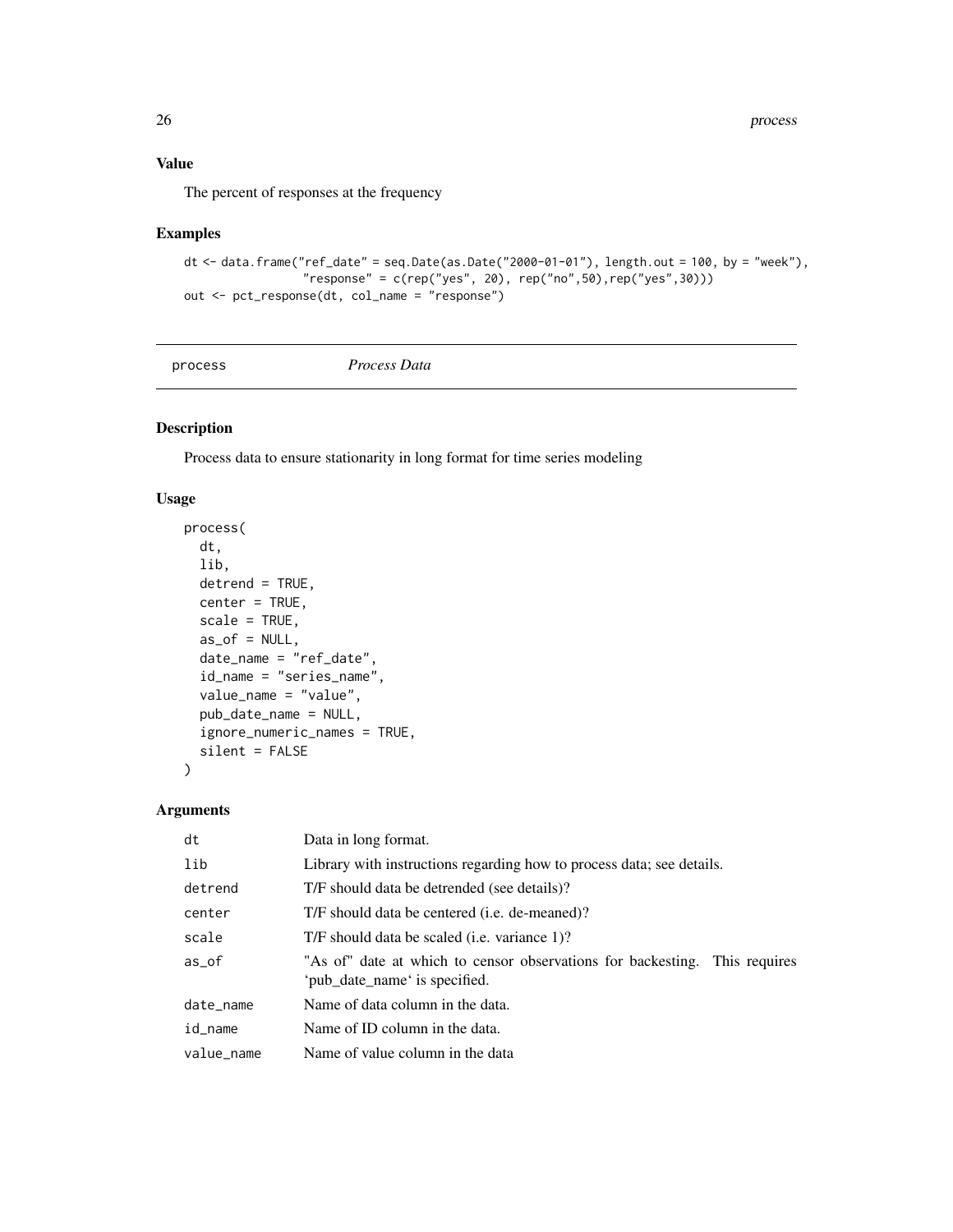<span id="page-26-0"></span>

| pub_date_name        | Name of publication date column in the data; required if 'as of' specified.                                                                                                                                                                                                                                                              |  |
|----------------------|------------------------------------------------------------------------------------------------------------------------------------------------------------------------------------------------------------------------------------------------------------------------------------------------------------------------------------------|--|
| ignore_numeric_names |                                                                                                                                                                                                                                                                                                                                          |  |
|                      | T/F ignore numeric values in matching series names in 'dt' to series names in<br>'lib'. This is required for data aggregated using 'process_MF()', as lags of LHS<br>and RHS data are tagged 0 for contemporaneous data, 1 for one lag, 2 for 2 lags,<br>etc. Ignoring these tags insures processing from 'lib' is correctly identified. |  |
| silent               | T/F, supress warnings?                                                                                                                                                                                                                                                                                                                   |  |

#### **Details**

Process data can be used to transform data to insure stationarity and to censor data for backtesting. Directions for processing each file come from the data.table 'lib'. This table must include the columns 'series\_name', 'take\_logs', and 'take\_diffs'. Unique series may also be identified by a combination of 'country' and 'series\_name'. Optional columns include 'needs\_SA' for series that need seasonal adjustment, 'detrend' for removing low frequency trends (nowcasting only; detrend should not be used for long horizon forecasts), 'center' to de-mean the data, and 'scale' to scale the data. If the argument to 'process\_wide()' of 'detrend', 'center', or 'scale' is 'FALSE', the operation will not be performed. If 'TRUE', the function will check for the column of the same name in 'lib'. If the column exists, T/F entries from this column are used to determine which series to transform. If the column does not exist, all series will be transformed.

#### Value

data.table of processed values in long format.

#### Examples

```
dt <- process(fred, fredlib)
LHS <- fred[series_name == "gdp constant prices"]
RHS <- fred[series_name != "gdp constant prices"]
dtQ <- process_MF(LHS, RHS)
dt_processed <- process(dtQ, fredlib)
```
process\_MF *Process mixed frequency*

#### Description

Process mixed frequency data for nowcasting applications by identifying the missing observations in the contemporaneous data and replicating this pattern of missing observations in the historical data prior to aggregation. This allows the incorporation of all available information into the model while still using uniform frequency models to actually generate predictions, and can thus be applied to a wide array of econometrics and machine learning applications.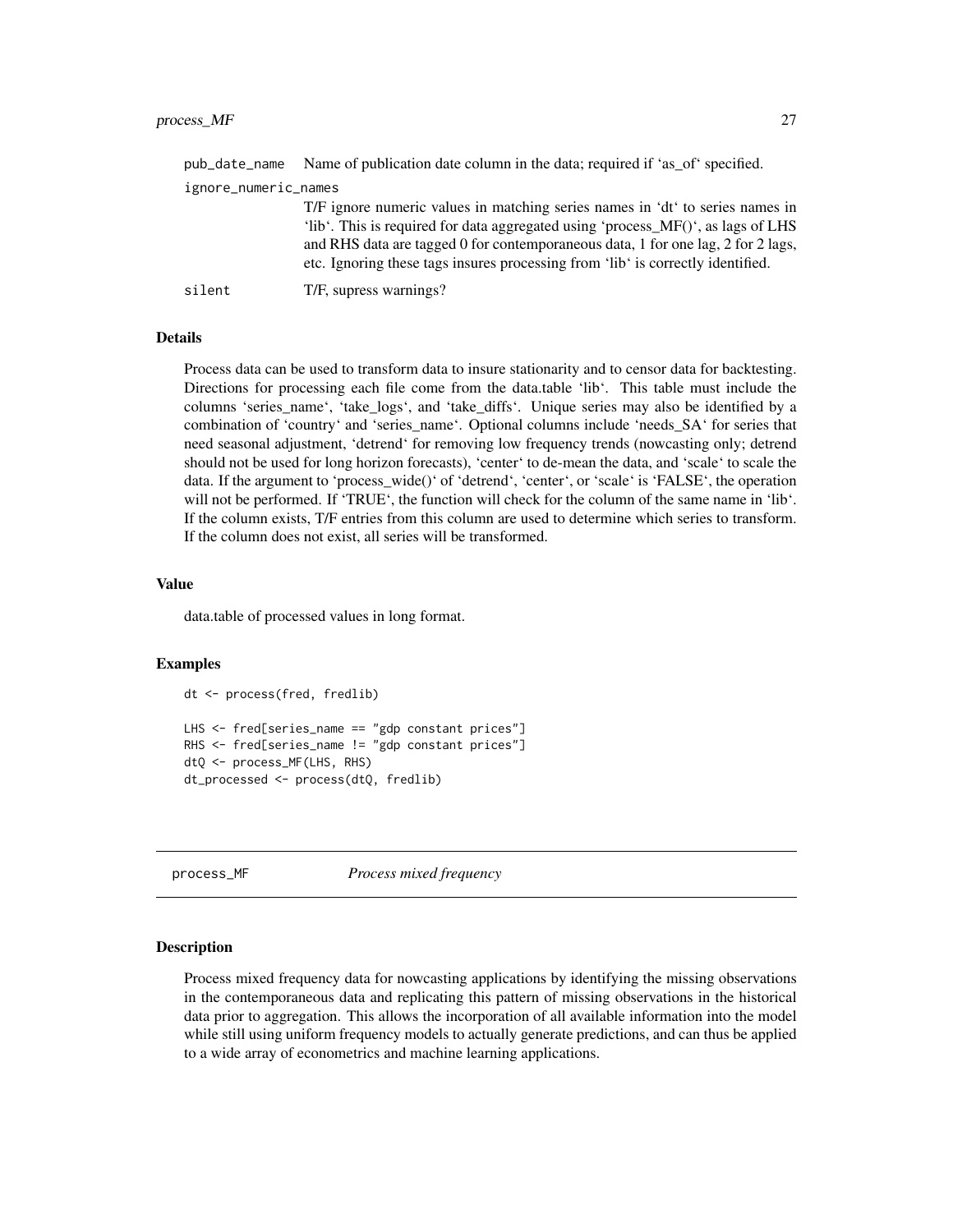#### Usage

```
process_MF(
 LHS,
  RHS,
  LHS\_lags = 1,
  RHS_lags = 1,
  as_of = NULL,frq = c("auto", "week", "month", "quarter", "year"),
  date_name = "ref_date",
  id_name = "series_name",
  value_name = "value",
  pub_date_name = "pub_date",
  return_d t = TRUE)
```
#### Arguments

| <b>LHS</b>    | Left hand side data in long format. May include multiple LHS variables, but<br>LHS variance MUST have the same frequency.                                   |
|---------------|-------------------------------------------------------------------------------------------------------------------------------------------------------------|
| <b>RHS</b>    | Right hand side data in long format at any frequency.                                                                                                       |
| LHS_lags      | Number of lags of LHS variables to include in output.                                                                                                       |
| RHS_lags      | Number of lags of RHS variables to include in output (may be 0, indicating<br>contemporaneous values only).                                                 |
| as_of         | Backtesting the model "as of" this date; requires that 'pub_date' is specified in<br>the data                                                               |
| fra           | Frequency of LHS data, one of 'week', 'month', 'quarter', 'year'. If not speci-<br>fied, the function will attempt to automatically identify the frequency. |
| date_name     | Name of date column in data.                                                                                                                                |
| id_name       | Name of ID column in the data.                                                                                                                              |
| value_name    | Name of value column in the data.                                                                                                                           |
| pub_date_name | Name of publication date in the data.                                                                                                                       |
| return_dt     | T/F, should the function return a 'data.table'? IF FALSE the function will return<br>matrix data.                                                           |

#### Details

Right hand side data will always include observations contemporaneous with LHS data. Use 'RHS\_lags' to add lags of RHS data to the output, and 'LHS\_lags' to add lags of LHS data to the output. By default the function will return data in long format designed to be used with the 'dateutils' function 'process()'. Specifying 'return\_dt = FALSE' will return LHS variables in the matrix 'Y', RHS variables in the matrix 'X', and corresponding dates (by index) in the date vector 'dates'.

#### Value

data.table in long format (unless 'return\_dt = FALSE'). Variables ending in '0' are contemporaneous, ending in '1' are at one lag, '2' at two lags, etc.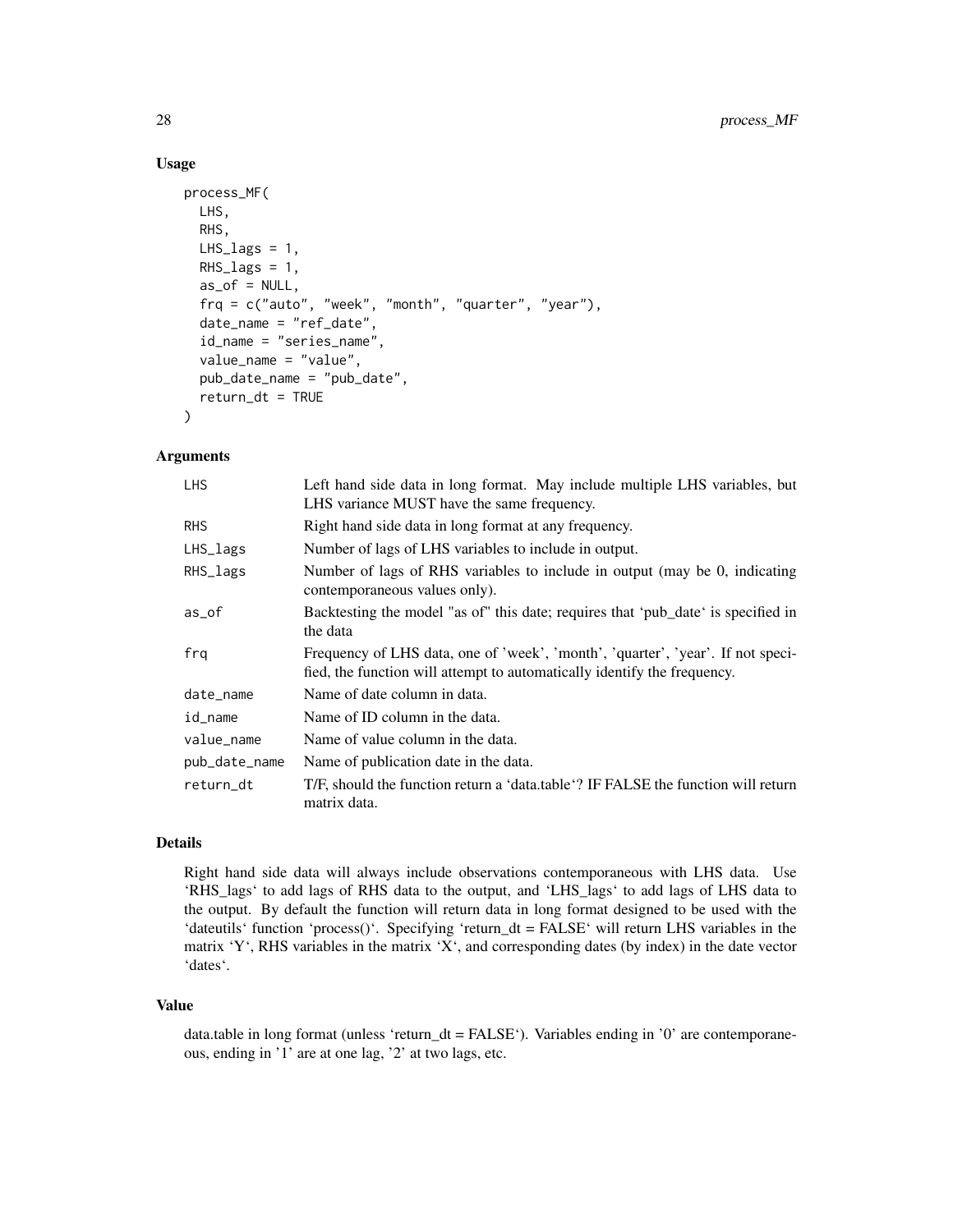<span id="page-28-0"></span>process\_wide 29

# Examples

```
LHS <- fred[series_name == "gdp constant prices"]
RHS <- fred[series_name != "gdp constant prices"]
dt <- process_MF(LHS, RHS)
```
process\_wide *Process Wide Format Data*

# Description

Process data in wide format for time series modeling

# Usage

```
process_wide(
  dt_wide,
  lib,
  detrend = TRUE,
  center = TRUE,
  scale = TRUE,
  date_name = "ref_date",
  ignore_numeric_names = TRUE,
  silent = FALSE
)
```
# Arguments

| dt_wide              | Data in wide format.                                                                                                                                                                                                                                                                                                                     |  |
|----------------------|------------------------------------------------------------------------------------------------------------------------------------------------------------------------------------------------------------------------------------------------------------------------------------------------------------------------------------------|--|
| lib                  | Library with instructions regarding how to process data; see details.                                                                                                                                                                                                                                                                    |  |
| detrend              | T/F should data be detrended (see details)?                                                                                                                                                                                                                                                                                              |  |
| center               | T/F should data be centered ( <i>i.e.</i> de-meaned)?                                                                                                                                                                                                                                                                                    |  |
| scale                | T/F should data be scaled ( <i>i.e.</i> variance 1)?                                                                                                                                                                                                                                                                                     |  |
| date_name            | Name of data column in the data.                                                                                                                                                                                                                                                                                                         |  |
| ignore_numeric_names |                                                                                                                                                                                                                                                                                                                                          |  |
|                      | T/F ignore numeric values in matching series names in 'dt' to series names in<br>'lib'. This is required for data aggregated using 'process_MF()', as lags of LHS<br>and RHS data are tagged 0 for contemporaneous data, 1 for one lag, 2 for 2 lags,<br>etc. Ignoring these tags insures processing from 'lib' is correctly identified. |  |
| silent               | T/F, supress warnings?                                                                                                                                                                                                                                                                                                                   |  |
|                      |                                                                                                                                                                                                                                                                                                                                          |  |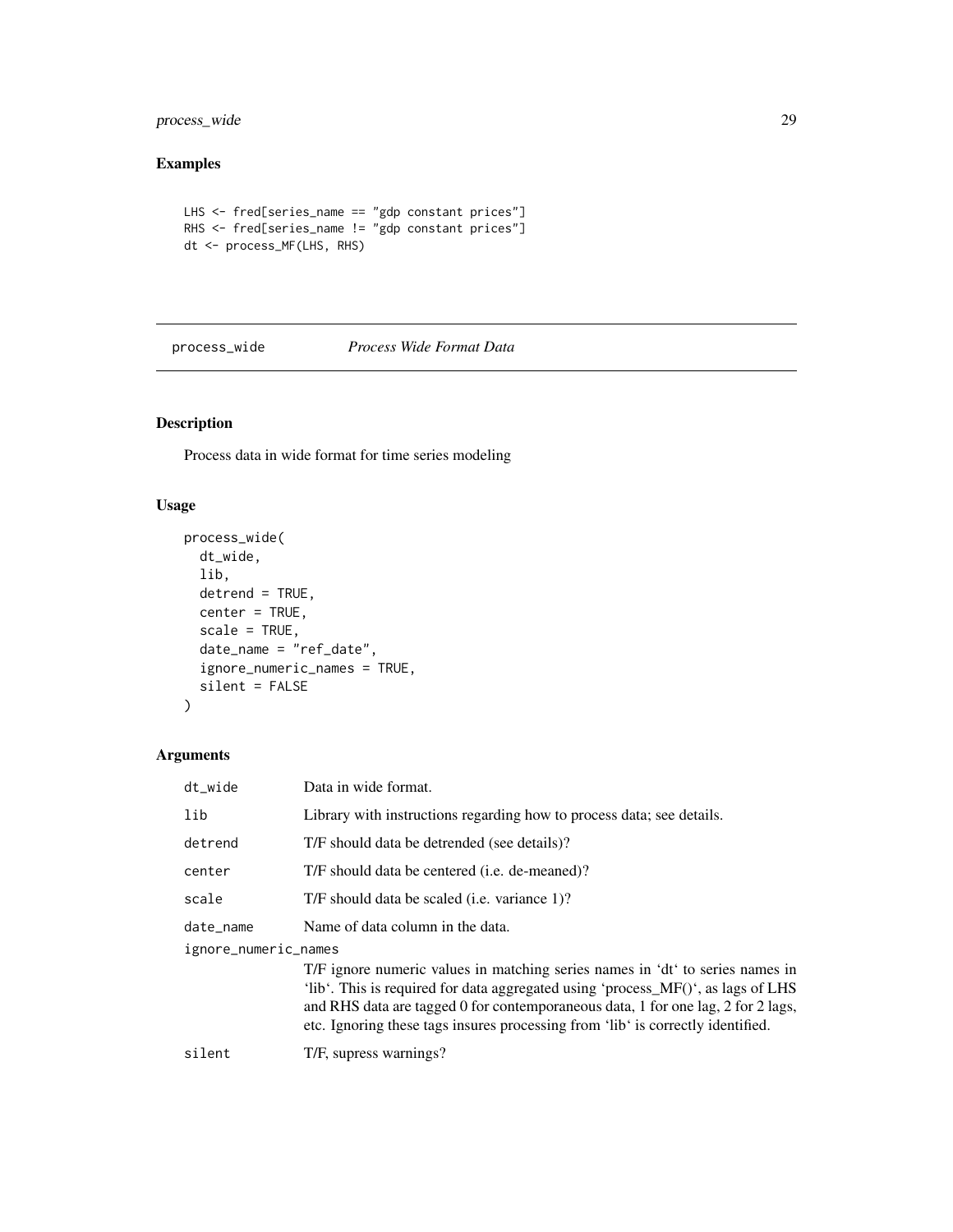#### Details

'process\_wide()' can be used to transform wide data to insure stationarity. Censoring by pub\_date requires long format. Directions for processing each file come from the data.table 'lib'. This table must include the columns 'series\_name', 'take\_logs', and 'take\_diffs'. Unique series may also be identified by a combination of 'country' and 'series\_name'. Optional columns include 'needs\_SA' for series that need seasonal adjustment, 'detrend' for removing low frequency trends (nowcasting only; 'detrend' should not be used for long horizon forecasts), 'center' to de-mean the data, and 'scale' to scale the data. If the argument to 'process\_wide()' of 'detrend', 'center', or 'scale' is 'FALSE', the operation will not be performed. If 'TRUE', the function will check for the column of the same name in 'lib'. If the column exists, T/F entries from this column are used to determine which series to transform. If the column does not exist, all series will be transformed.

#### Value

data.table of processed data

#### Examples

```
LHS <- fred[series_name == "gdp constant prices"]
RHS <- fred[series_name != "gdp constant prices"]
dtQ <- process_MF(LHS, RHS)
dt_wide <- data.table::dcast(dtQ, ref_date ~ series_name, value.var = "value")
dt_processed <- process_wide(dt_wide, fredlib)
```
rollmax *Rolling Max*

#### **Description**

Find the rolling maximum in 'x' with span 'n'

#### Usage

rollmax(x, n)

#### Arguments

| x | Numeric vector |
|---|----------------|
| n | Integer span   |

#### Value

The maximum value of 'x' with span 'n'

#### Examples

 $rollmax(c(1,2,3), 2)$  ##  $c(2,3,3)$ 

<span id="page-29-0"></span>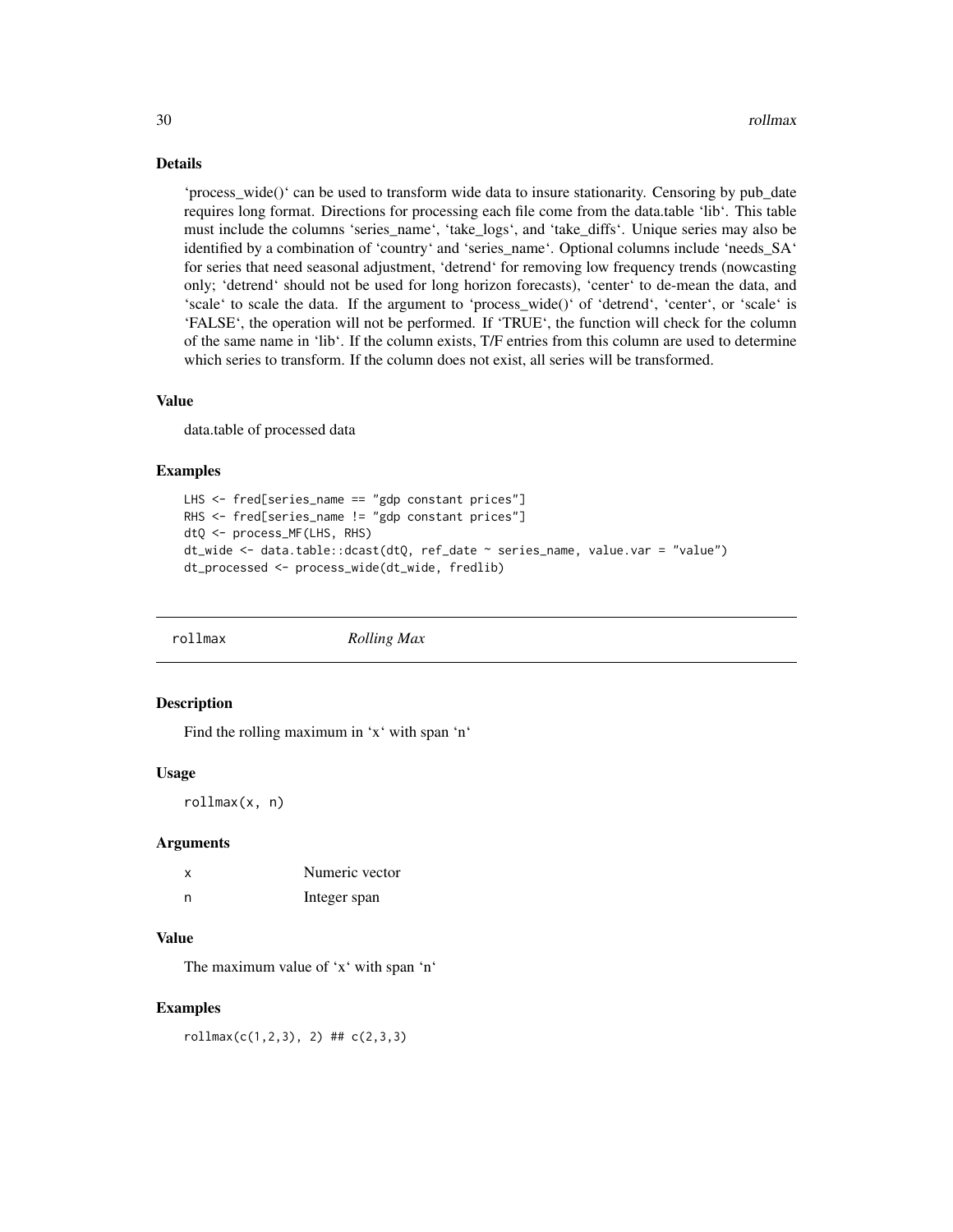<span id="page-30-0"></span>

Take the rolling mean of 'x' over 'n' elements

# Usage

rollmean(x, n)

# Arguments

| $\boldsymbol{\mathsf{x}}$ | data vector          |
|---------------------------|----------------------|
| n                         | span of rolling mean |

# Value

Rolling mean of the input

# Examples

rollmean(c(1,2,3),2) ## NA, 1.5, 2.5

rollmin *Rolling Min*

# Description

Find the rolling minimum in 'x' with span 'n'

# Usage

rollmin(x, n)

# Arguments

| X | Numeric vector |
|---|----------------|
| n | Integer span   |

# Value

The minimum value of 'x' with span 'n'

# Examples

rollmin(c(1,2,3),2) ## c(1,1,2)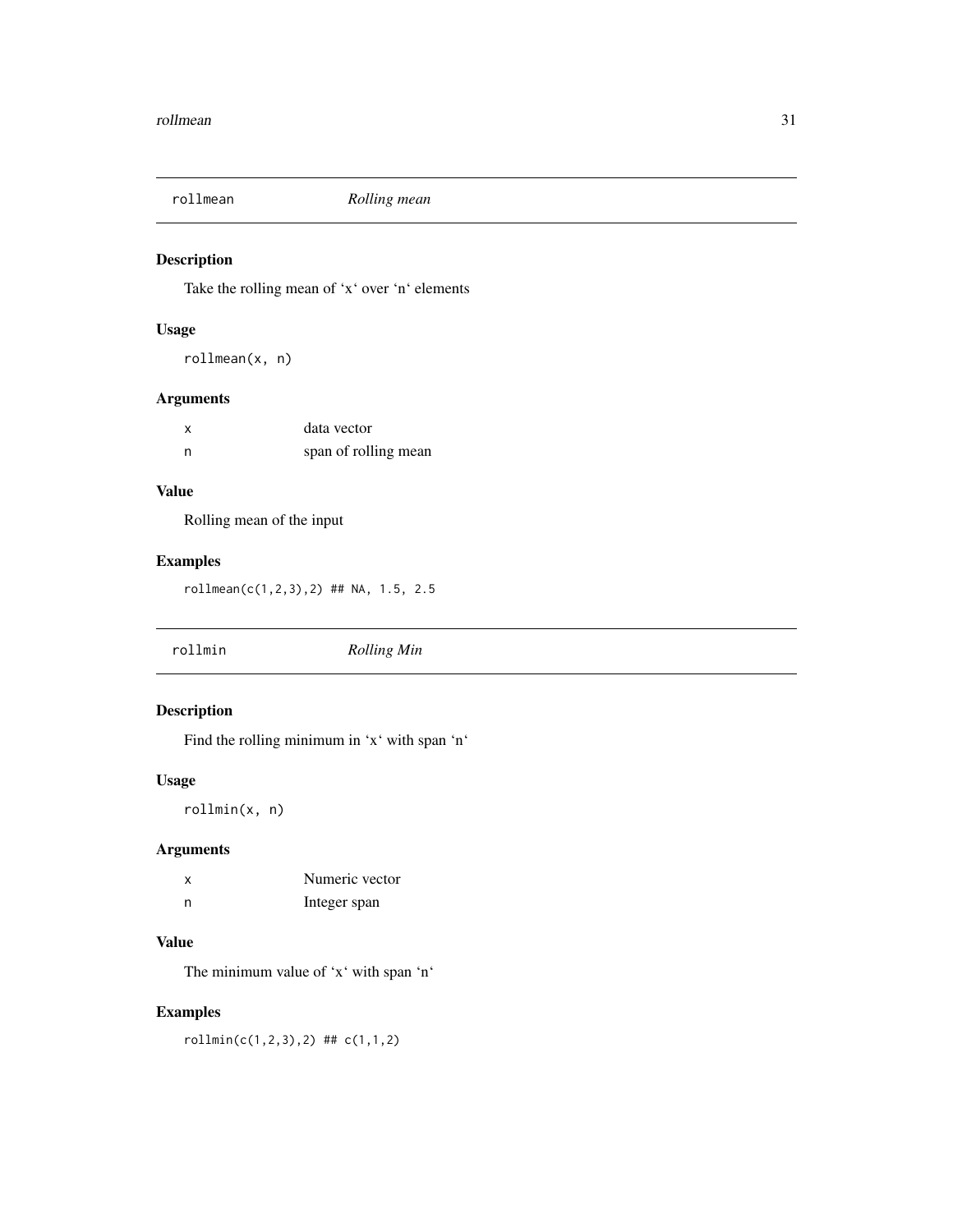<span id="page-31-0"></span>

Return 'Y' with each row as a list

# Usage

row\_to\_list(Y)

# Arguments

Y matrix like data object

# Value

Each row as a list

#### Examples

row\_to\_list(matrix(rnorm(20),10,2))

run\_sa *Seasonally adjust data using seas()*

# Description

Seasonaly adjust monthly or quarterly data using X-13 SEATS via seas()

#### Usage

```
run_sa(x, dates, x11 = FALSE, transfunc = c("none", "auto", "log"))
```
# Arguments

| $\mathsf{x}$ | data                                                                                                                         |
|--------------|------------------------------------------------------------------------------------------------------------------------------|
| dates        | dates corresponding to data 'x'                                                                                              |
| x11          | T/F, use $x11$ as opposed to $X-13$ SEATS                                                                                    |
| transfunc    | Data transformation, one of 'none' for no transformation, 'auto' for automatic<br>detection, or 'log' for log transformation |

## Value

A list with 'adj\_fact' containing seasonal factors and 'sa\_final' containing seasonally adjusted data.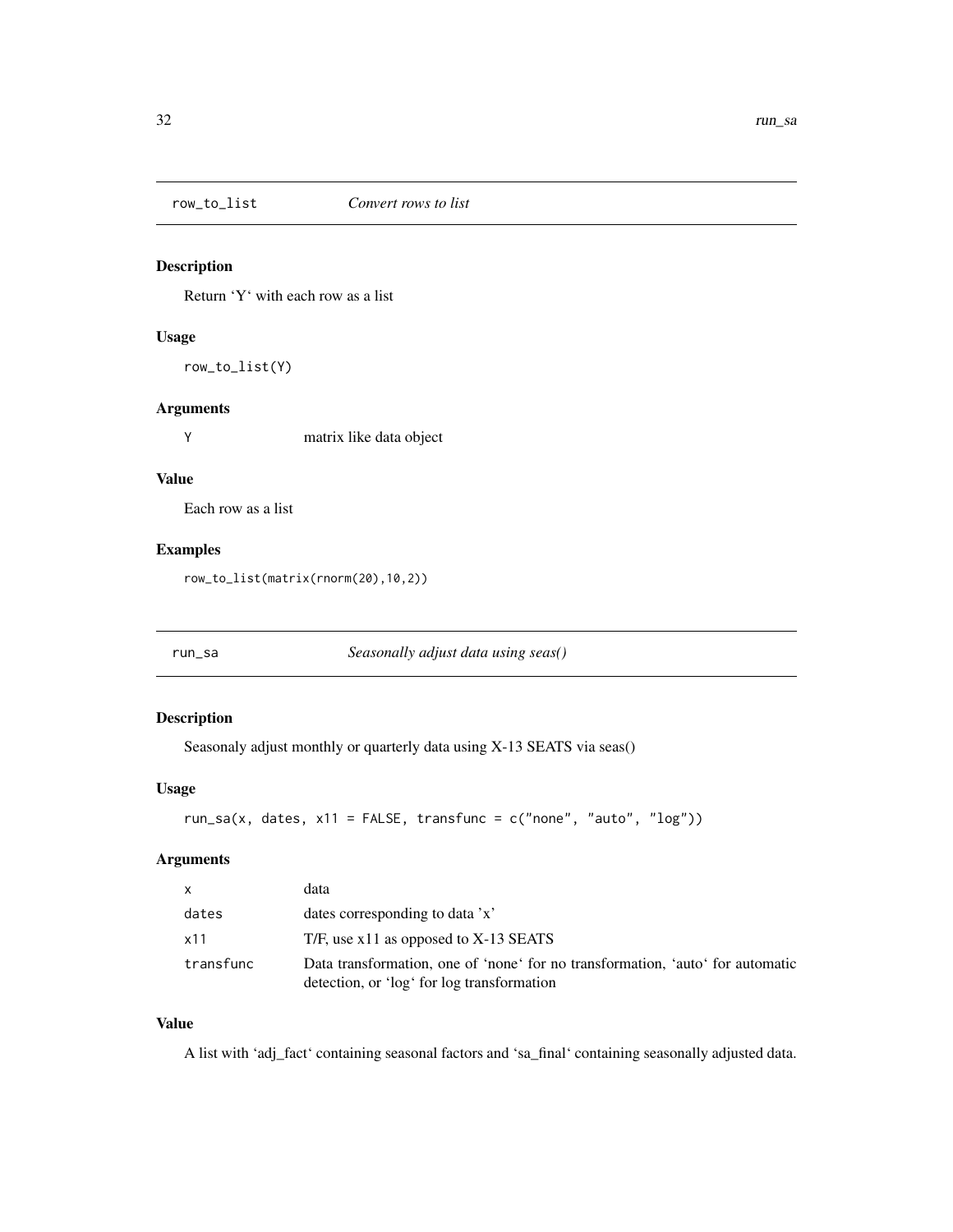#### <span id="page-32-0"></span> $sd\_na$  33

#### Examples

```
x <- fred[series_name == "gdp constant prices", value]
dates <- fred[series_name == "gdp constant prices", ref_date ]
run_sa(x, dates, transfunc = "log")
```

| ٧<br>__ |
|---------|
|---------|

#### a *Return the standard deviation*

# Description

Return the standard deviation of 'x'. If no observations, return 'NA'. This is a workaround for the fact that in data.table, ':=  $sd(x, na.rm = TRUE)'$  will return 'NaN' where there are no observations

#### Usage

sd\_na(x)

#### Arguments

x data potentially with non-finite values

#### Value

Standard deviation of the input

# Examples

sd\_na(c(1,2,3,NA)) ## 1

seas\_df\_long *Seasonally adjust long format data using seas()*

#### Description

Seasonaly adjust multiple monthly or quarterly series in long format using X-13 SEATS via seas()

#### Usage

```
seas_df_long(
  df,
  sa_names,
 x11 =FALSE,
  transfunc = "none",
  series_names = "series_name",
 value_var = "value",
  date_var = "ref_date"
)
```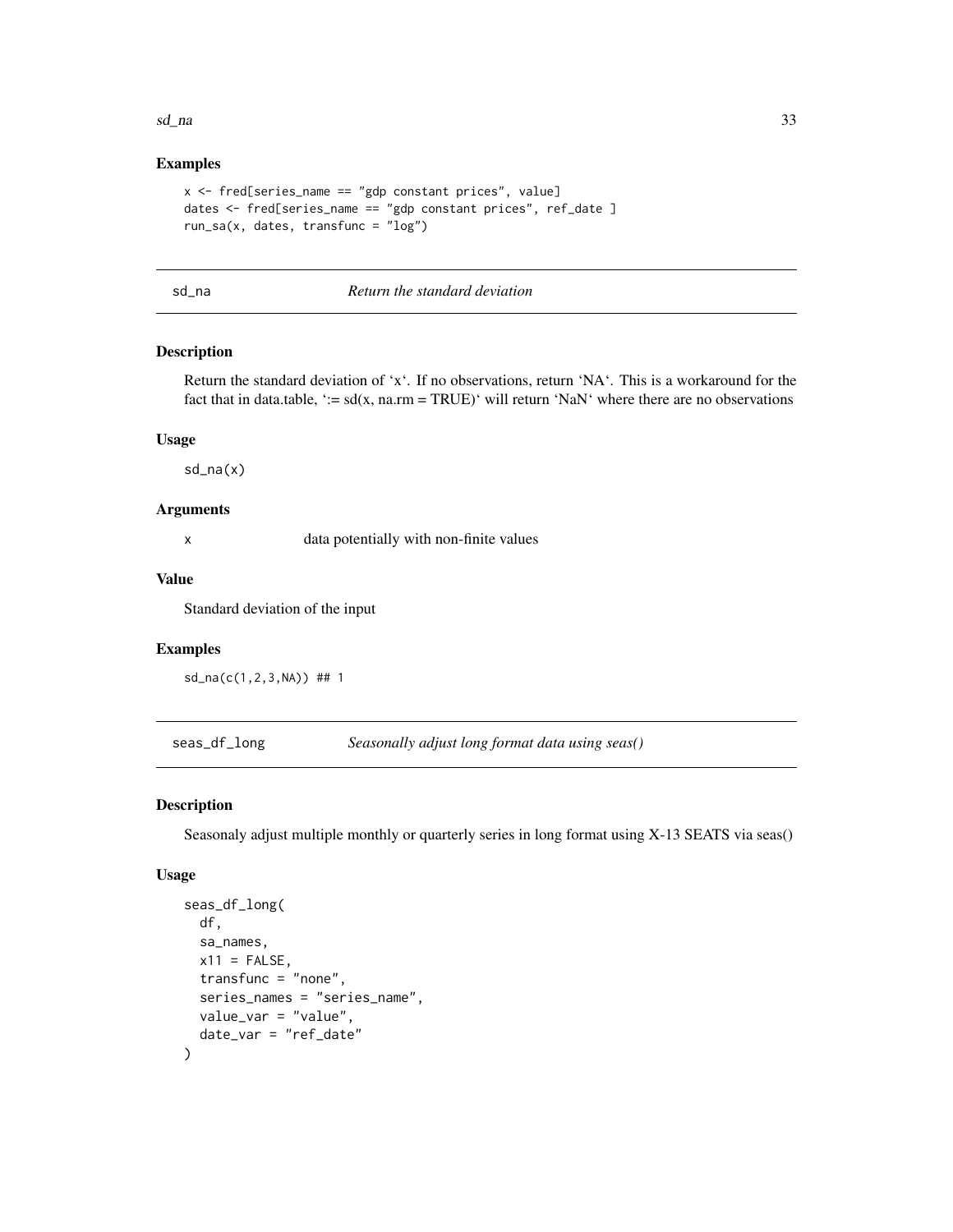#### Arguments

| df           | long format dataframe                                                                                                        |
|--------------|------------------------------------------------------------------------------------------------------------------------------|
| sa_names     | names of series to seasonally adjust                                                                                         |
| x11          | T/F, use $x11$ as opposed to $X-13$ SEATS                                                                                    |
| transfunc    | Data transformation, one of 'none' for no transformation, 'auto' for automatic<br>detection, or 'log' for log transformation |
| series_names | name of column containing series names                                                                                       |
| value_var    | name of column containing values                                                                                             |
| date_var     | name of column containing dates                                                                                              |

# Value

A list with data.frames 'sa\_factors' containing seasonal factors and 'values\_sa' containing seasonally adjusted data.

#### Examples

```
seas_df_long(fred[series_name == "gdp constant prices"], sa_names="value")
```

| seas df wide |  |  |
|--------------|--|--|
|              |  |  |
|              |  |  |
|              |  |  |

Seasonally adjust wide format data using seas()

#### Description

Seasonaly adjust multiple monthly or quarterly series in wide format using X-13 SEATS via seas()

# Usage

```
seas_df_wide(df, sa_cols, x11 = FALSE, transfunc = "none")
```
#### Arguments

| df        | wide format dataframe                                                          |
|-----------|--------------------------------------------------------------------------------|
| sa_cols   | names or column indexes of series to seasonally adjust                         |
| x11       | T/F, use $x11$ as opposed to X-13 SEATS                                        |
| transfunc | Data transformation, one of 'none' for no transformation, 'auto' for automatic |
|           | detection, or 'log' for log transformation                                     |

#### Value

A list with data.frames 'sa\_factors' containing seasonal factors and 'values\_sa' containing seasonally adjusted data.

```
seas_df_wide(fred[series_name == "gdp constant prices"], sa_cols="value")
```
<span id="page-33-0"></span>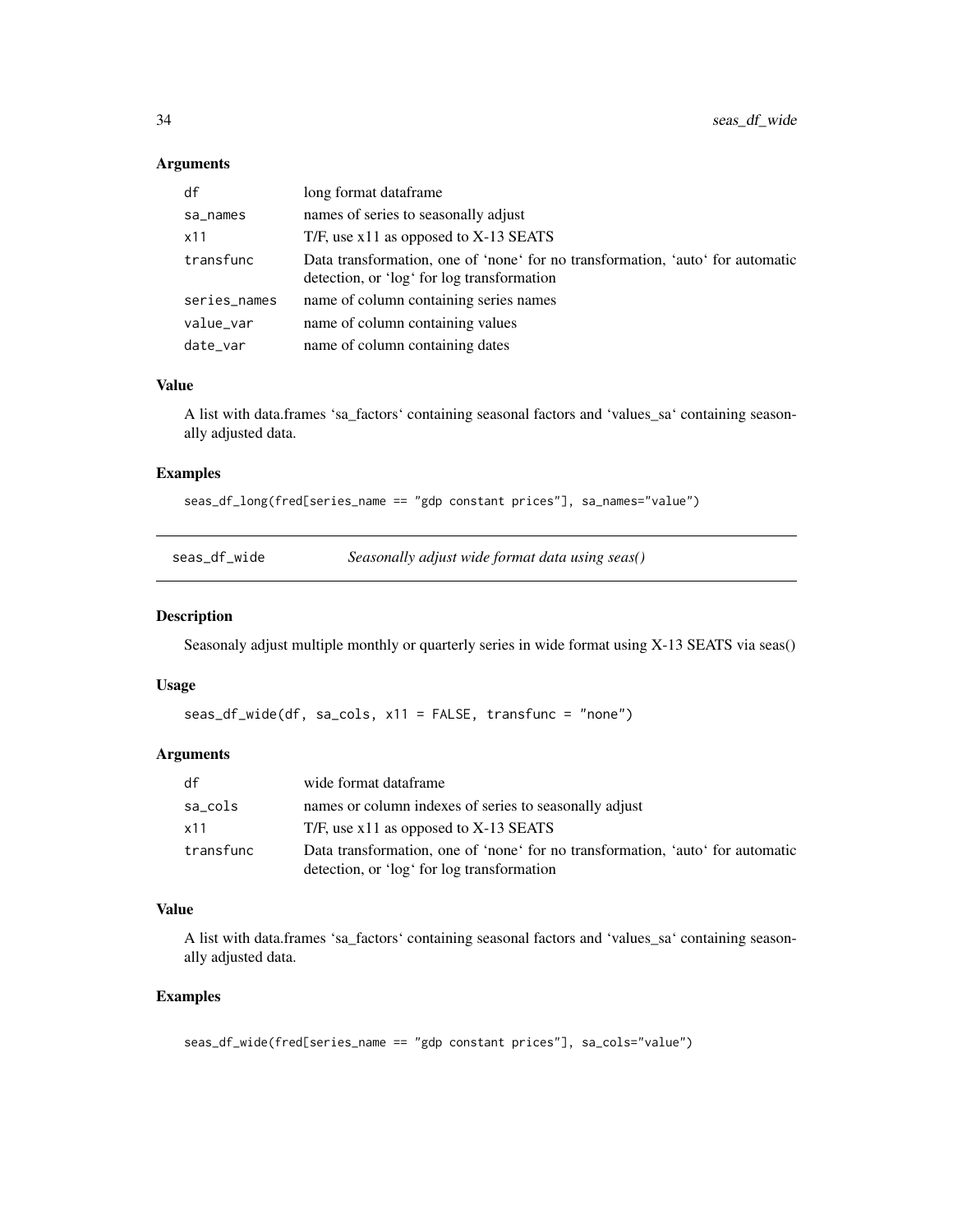<span id="page-34-0"></span>

Spline fill missing observations from the first observation to the last, leaving NA observations in the head and tail

# Usage

spline\_fill(x)

#### Arguments

x data with missing observations

#### Value

data with interpolated missing observations, except at head and tail, which remain NA

#### Examples

```
spline_fill_trend(c(NA,1,2,3,NA,5)) ## NA 1 2 3 4 5
```
spline\_fill\_trend *Spline fill missing observations*

# Description

Spline fill missing observations, designed for filling low frequency trend estimates

#### Usage

```
spline_fill_trend(x)
```
#### Arguments

x data with missing observations

# Value

data with interpolated missing observations

# Examples

spline\_fill\_trend(c(1,2,3,NA,5)) ## 1 2 3 4 5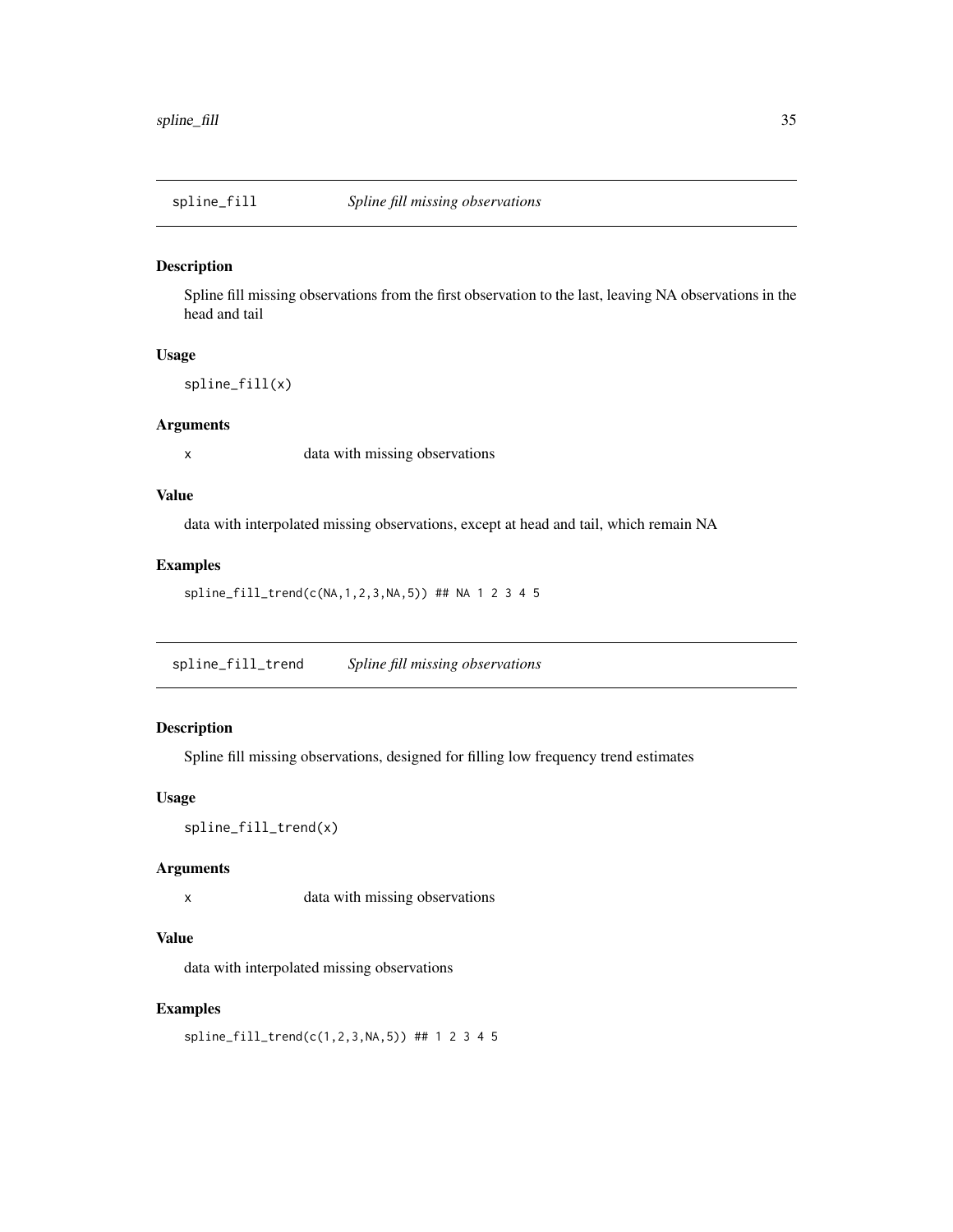<span id="page-35-0"></span>

Stack time series observations in VAR format over series for p lags

#### Usage

stack\_obs(Dat, p)

#### Arguments

| Dat          | Data in a format convertable to a matrix |
|--------------|------------------------------------------|
| <sub>p</sub> | number of lags, integer value            |

#### Value

stacked time series obs with p lags

#### Examples

```
mat <- matrix(rnorm(100),50,2)
Z <- stack_obs(mat, 2) ## stack the dataset `mat` with two lags
## Note: one "lag" will just return the original dataset.
```
sum\_na *Return the sum*

#### Description

Return the sum of 'x'. If no observations, return 'NA'. This is a workaround for the fact that in data.table, ':= sum()' will return 'NaN' where there are no observations

#### Usage

sum\_na(x)

#### Arguments

x data potentially with non-finite values

#### Value

Sum of the input

# Examples

sum\_na(c(1,2,3,NA)) # 6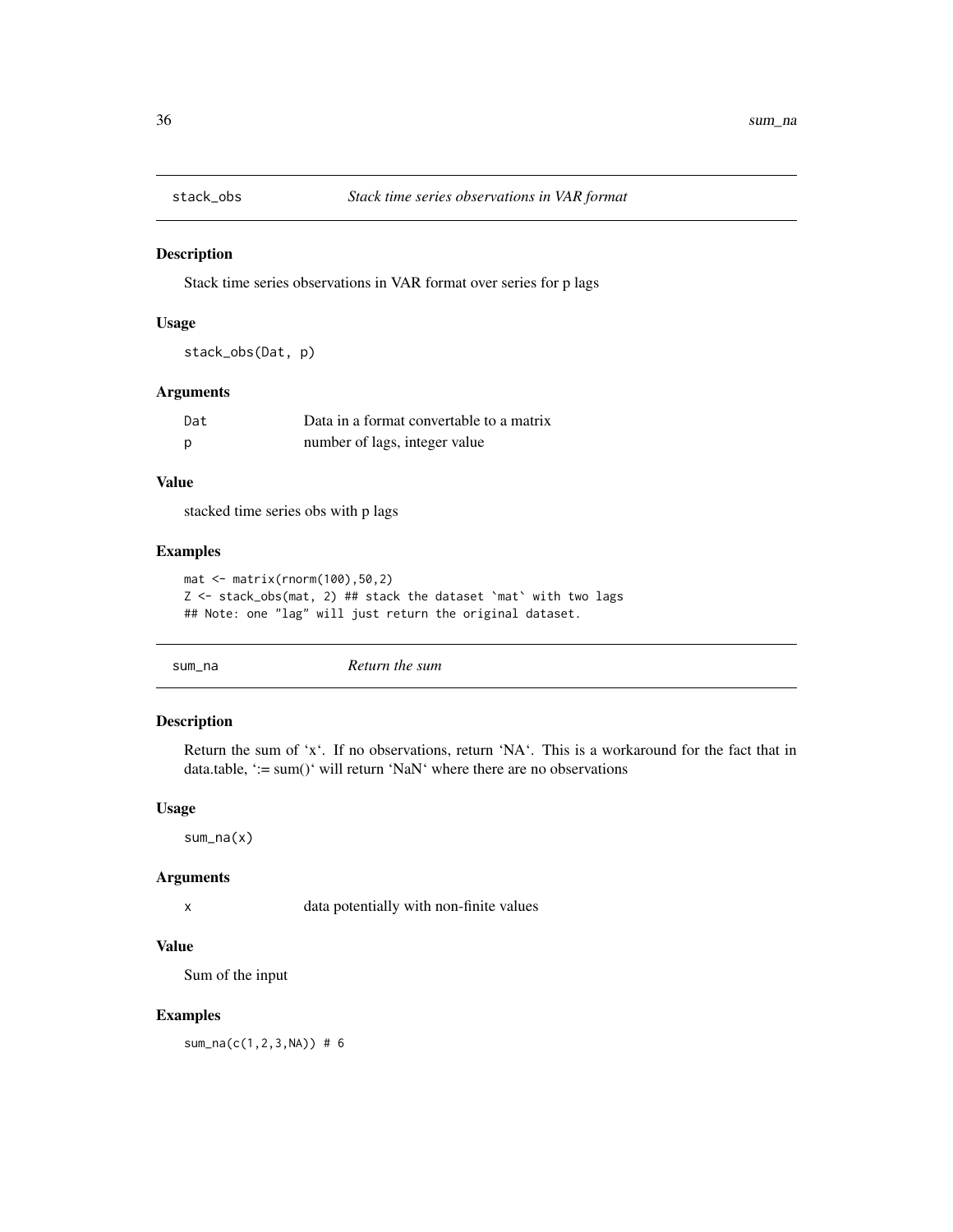<span id="page-36-0"></span>

Return the total number of responses to categorical answers at a specified frequency

#### Usage

```
total_response(
 dt,
 col_name = NULL,
 by = c("month", "quarter", "week"),
 date_name = "ref_date"
)
```
# Arguments

| dt        | data table of responses                                              |
|-----------|----------------------------------------------------------------------|
| col_name  | name of column containing responses                                  |
| bv        | frequency of response aggregation, one of "month", "quarter", "week" |
| date_name | name of column containing dates                                      |

#### Value

The number of responses at the frequency

# Examples

```
dt \le - data.frame("ref_date" = seq.Date(as.Date("2000-01-01"), length.out = 100, by = "week"),
                 "response" = c(rep("yes", 20), rep("no", 50), rep("yes", 30)))out <- total_response(dt, col_name = "response")
```
to *Tabular data to ts() format* 

# Description

transform data in 'x' corresponding to dates in 'dates' to ts() format

#### Usage

to\_ts(x, dates)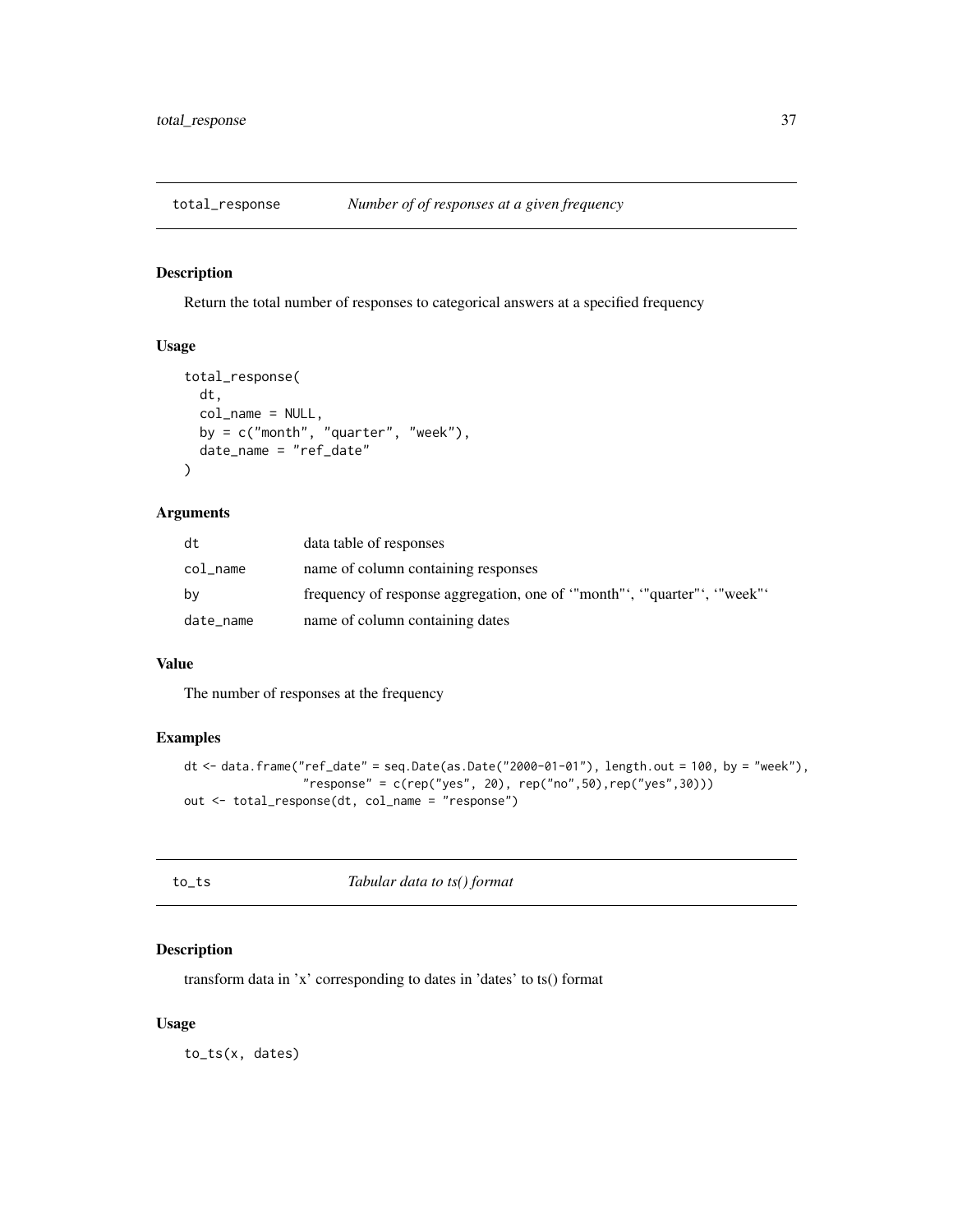#### Arguments

| x     | data  |
|-------|-------|
| dates | dates |

# Value

data in ts() format

# Examples

```
x \leftarrow c(1, 2, 3, 4)dates <- as.Date(c("2020-1-1","2020-2-1","2020-3-1","2020-4-1"))
to_ts(x, dates)
```
try\_detrend *Remove low frequency trends from data*

# Description

Estimate low frequency trends via loess regression and remove them. If the function errors, return x (i.e. no trend)

#### Usage

 $try\_determined(x, outlier\_rm = TRUE, span = 0.6)$ 

# Arguments

| X          | data                                     |
|------------|------------------------------------------|
| outlier rm | T/F, remove outliers to estimate trends? |
| span       | span for the loess regression            |

# Value

Data with trends removed

# Examples

try\_detrend(c(1,3,6,7,9,11,14,15,17,18))

<span id="page-37-0"></span>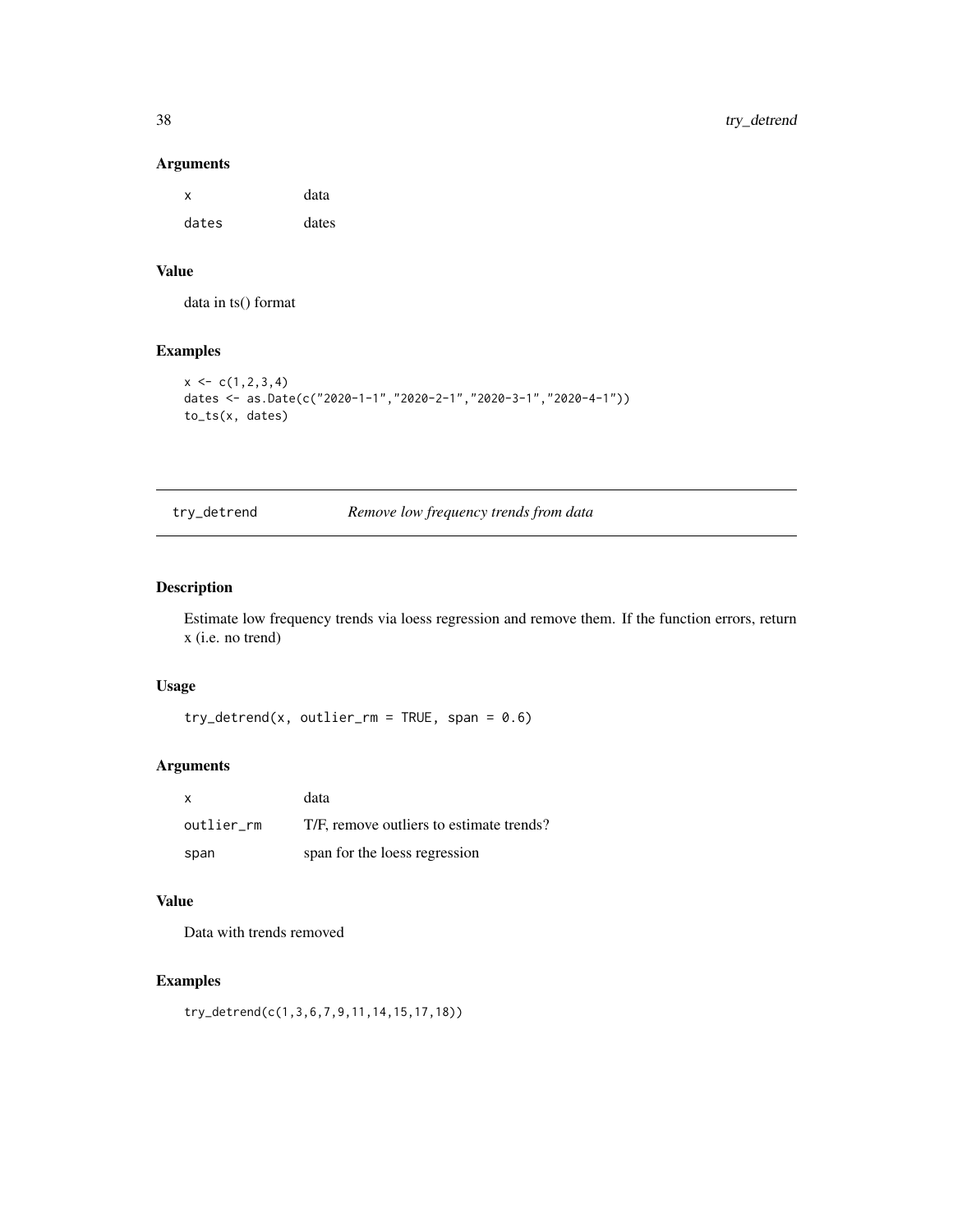<span id="page-38-0"></span>

Seasonaly adjust monthly or quarterly data using X-13 SEATS via seas()

#### Usage

```
try\_sa(x, dates, x11 = FALSE, transfer, un is a 2.5
```
#### Arguments

| $\mathsf{x}$ | data                                                                                                                         |
|--------------|------------------------------------------------------------------------------------------------------------------------------|
| dates        | dates corresponding to data 'x'                                                                                              |
| x11          | T/F, use $x11$ as opposed to X-13 SEATS                                                                                      |
| transfunc    | Data transformation, one of 'none' for no transformation, 'auto' for automatic<br>detection, or 'log' for log transformation |
| series_name  | Include series name to print out if failure (for lapply() applications)                                                      |

#### Value

A list with 'adj\_fact' containing seasonal factors and 'sa\_final' containing seasonally adjusted data. If seasonal adjsutment failed 'adj\_fact' will contain zeros and 'sa\_final' will contain the original data.

#### Examples

```
x <- fred[series_name == "gdp constant prices", value]
dates <- fred[series_name == "gdp constant prices", ref_date ]
try_sa(x, dates, transfunc = "log")
```
try\_trend *Estimate low frequnecy trends*

#### Description

Estimate low frequency trends via loess regression. If the function errors, return zeros (i.e. no trend)

#### Usage

```
try\_trend(x, outlier\_rm = TRUE, span = 0.6)
```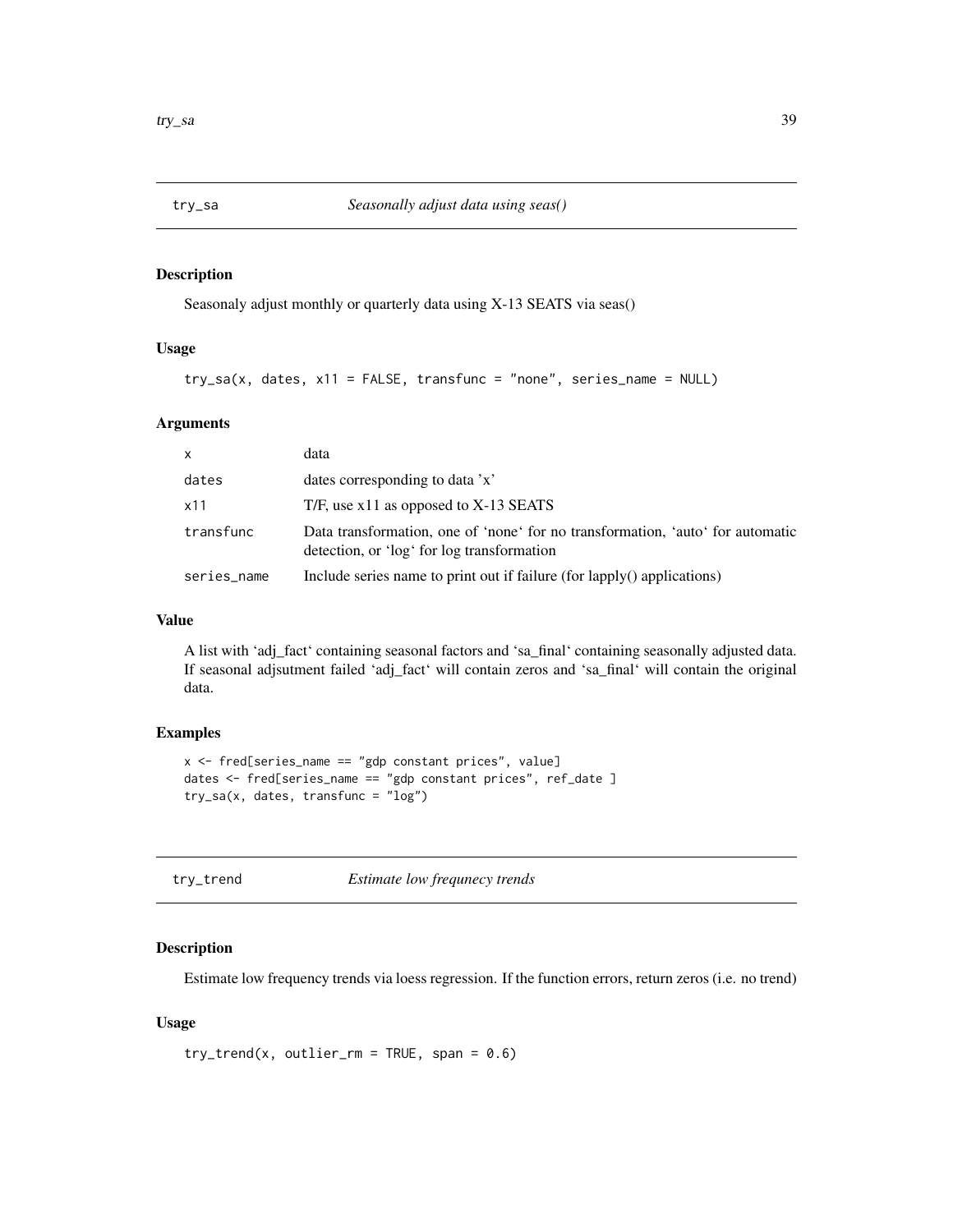# <span id="page-39-0"></span>Arguments

| X          | data                                     |
|------------|------------------------------------------|
| outlier rm | T/F, remove outliers to estimate trends? |
| span       | span for the loess regression            |

# Value

Estimated trend in the data

# Examples

try\_trend(c(1,3,6,7,9,11,14,15,17,18))

| ts_to_df | ts() data to a dataframe |  |
|----------|--------------------------|--|
|----------|--------------------------|--|

# Description

Transform monthly or quarterly ts() data to a dataframe

# Usage

ts\_to\_df(x, end\_period = TRUE)

# Arguments

| X          | ts() format data which is either monthly or quarterly                                    |
|------------|------------------------------------------------------------------------------------------|
| end_period | T/F, for monthly or quarterly data, should dates be indexed to the end of the<br>period? |

# Value

Data in dataframe format

```
x \leq ts(c(1,2,3,4), start=c(2020,1), end=c(2020,4), frequency=4)ts_to_df(x)
```